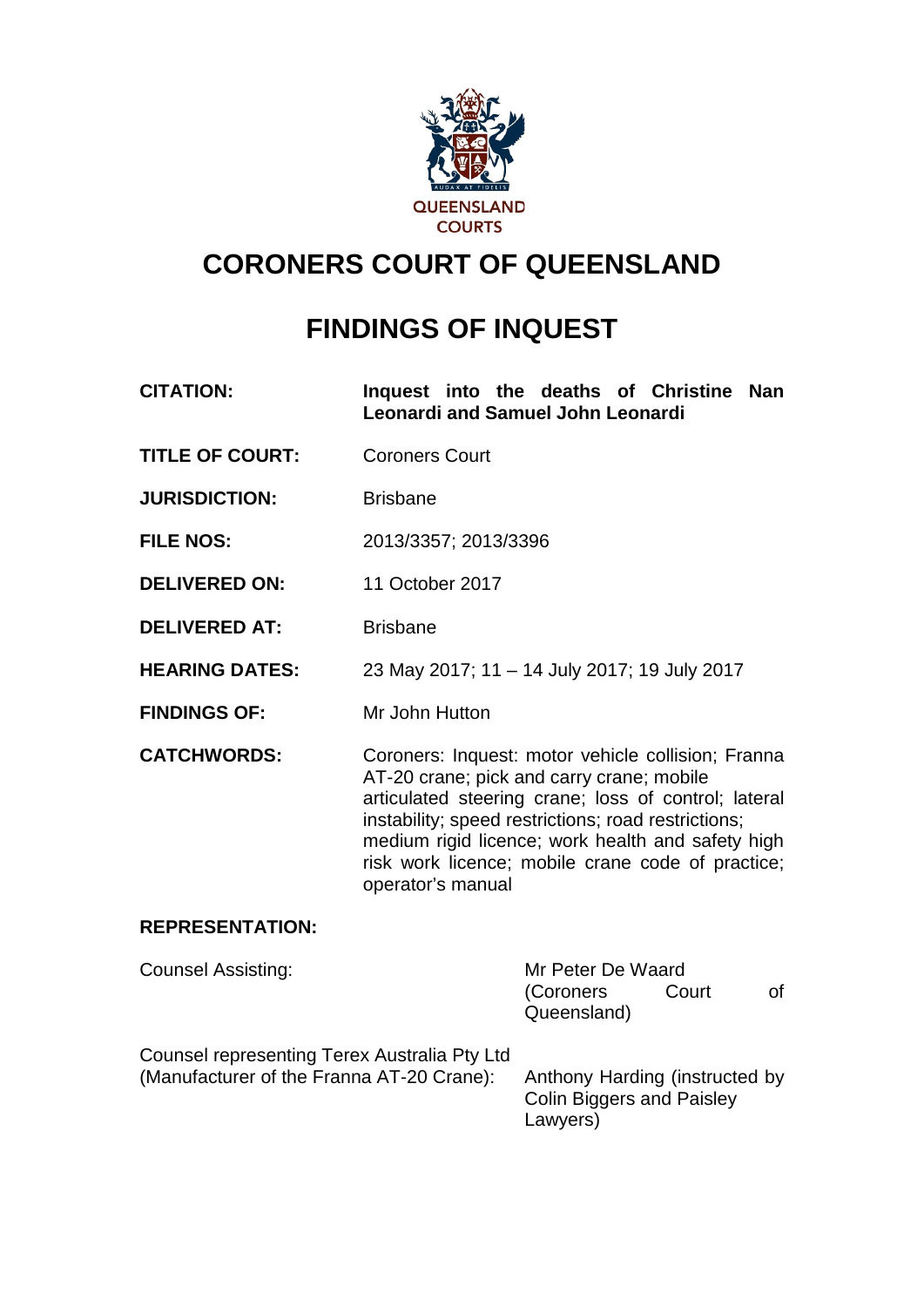Counsel representing Queensland Department of Transport and Main Roads (TMR):Ben McMillan (instructed by

Ben McMillan (instructed by<br>TMR in-house legal)

| Counsel representing the Queensland Office                           | Cosmo Cater (Crown Law)                                     |  |
|----------------------------------------------------------------------|-------------------------------------------------------------|--|
| of Industrial Relations (OIR):                                       | (instructed by OIR)                                         |  |
| Counsel representing the National Heavy<br>Vehicle Regulator (NHVR): | Simon Formby (NHVR)                                         |  |
| Counsel representing Loughlin Crane Hire<br>(the driver's employer): | Leonard (Norton Rose<br>Amy<br><b>Fullbright Australia)</b> |  |
| Counsel representing Rodger Hannemann                                | David Jones (instructed by                                  |  |
| (the driver of the crane):                                           | David Burns Lawyers)                                        |  |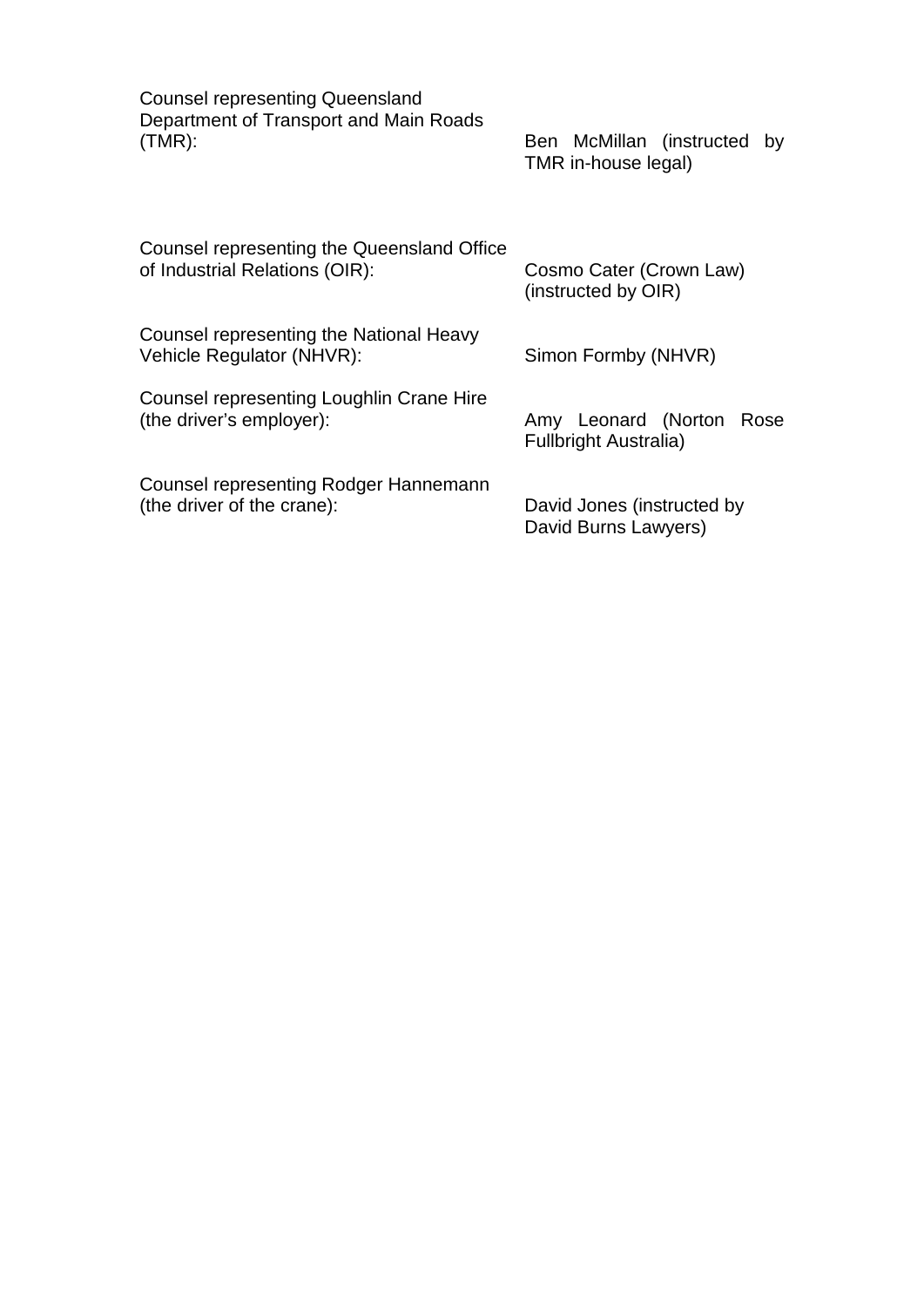# Table of Contents

| EVIDENCE, DISCUSSION AND GENERAL CIRCUMSTANCES OF DEATH  6                            |  |
|---------------------------------------------------------------------------------------|--|
|                                                                                       |  |
|                                                                                       |  |
|                                                                                       |  |
|                                                                                       |  |
|                                                                                       |  |
|                                                                                       |  |
|                                                                                       |  |
| Why it is difficult to re-gain control of a mobile articulated steering crane after a |  |
| Frame steering results in the driver rapidly rotating in the direction of steering 16 |  |
| Hydraulic cylinders and lack of feedback leads to 'twitchy' steering 16               |  |
|                                                                                       |  |
|                                                                                       |  |
|                                                                                       |  |
|                                                                                       |  |
|                                                                                       |  |
|                                                                                       |  |
| The need to change the transport and work health and safety licensing schemes26       |  |
|                                                                                       |  |
|                                                                                       |  |
| The need to change the guidance in the Mobile Crane Code of Practice 31               |  |
|                                                                                       |  |
|                                                                                       |  |
| Proposed installation of an artificial 'centre' indicator to the steering  33         |  |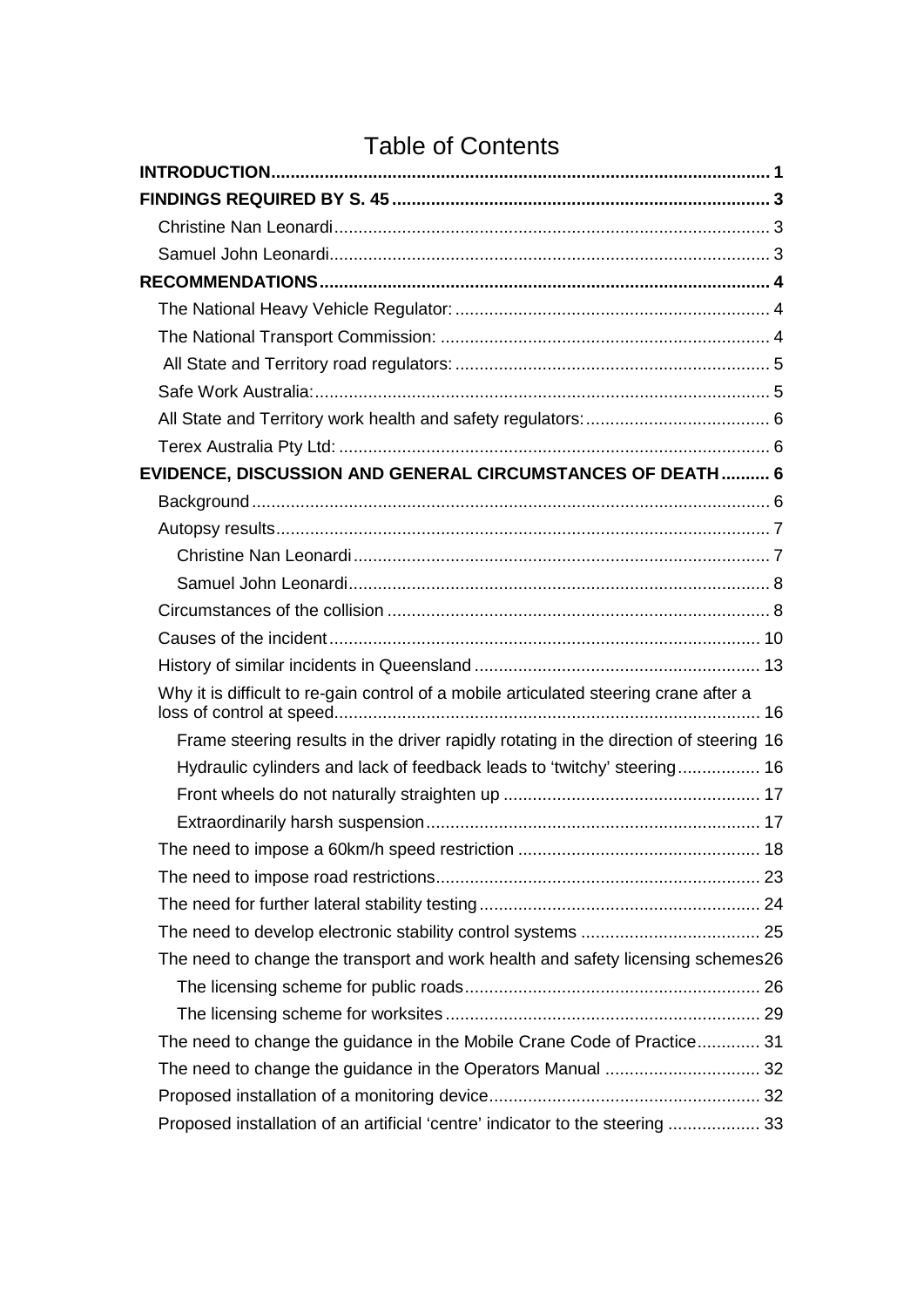# <span id="page-3-0"></span>**INTRODUCTION**

- 1. Mrs Christine Leonardi was 37 years of age when she and her 6-year-old son, Samuel Leonardi, died as a result of being struck by a Franna AT-20 crane on a public road on 16 September 2013.
- 2. As part of my coronial investigation, I conducted enquiries with:
	- a. Two expert mechanical engineers and forensic investigators, Dr Robert Casey (UniQuest Pty Ltd) and Dr Frank Grigg (Engineering Consulting Pty Ltd);
	- b. The Queensland Police Service;
	- c. Queensland Fire and Rescue Services;
	- d. Terex Australia Pty Ltd (the manufacturer of the Franna AT-20 crane);
	- e. The Crane Industry Council of Australia (the national 'peak crane industry body');
	- f. Loughlin Crane Hire (the driver's employer);
	- g. The Queensland Department of Transport and Main Roads;
	- h. The New South Wales Department of Roads and Maritime Services;
	- i. The Queensland Office of Industrial Relations; and
	- j. The National Heavy Vehicle Regulator.
- 3. An inquest was held from 11 14 July and on 19 July 2017. A comprehensive brief of evidence was compiled and distributed to the parties.
- 4. I heard oral evidence from the following 12 witnesses:
	- a. Mr Rodger Douglas Hannemann (the driver of the crane at the time of the incident);
	- b. Mr Phillip Seibel (a driver of the crane two weeks prior to the incident);
	- c. Mr Travis Edward Butler (the Loughlin Crane Hire work manager of the driver);
	- d. Dr Robert Casey (Mechanical Engineer and automotive forensic investigator, UniQuest Pty Limited – an expert who provided a report in relation to this incident);
	- e. Dr Frank William Grigg (Mechanical Engineer, Director of Forensic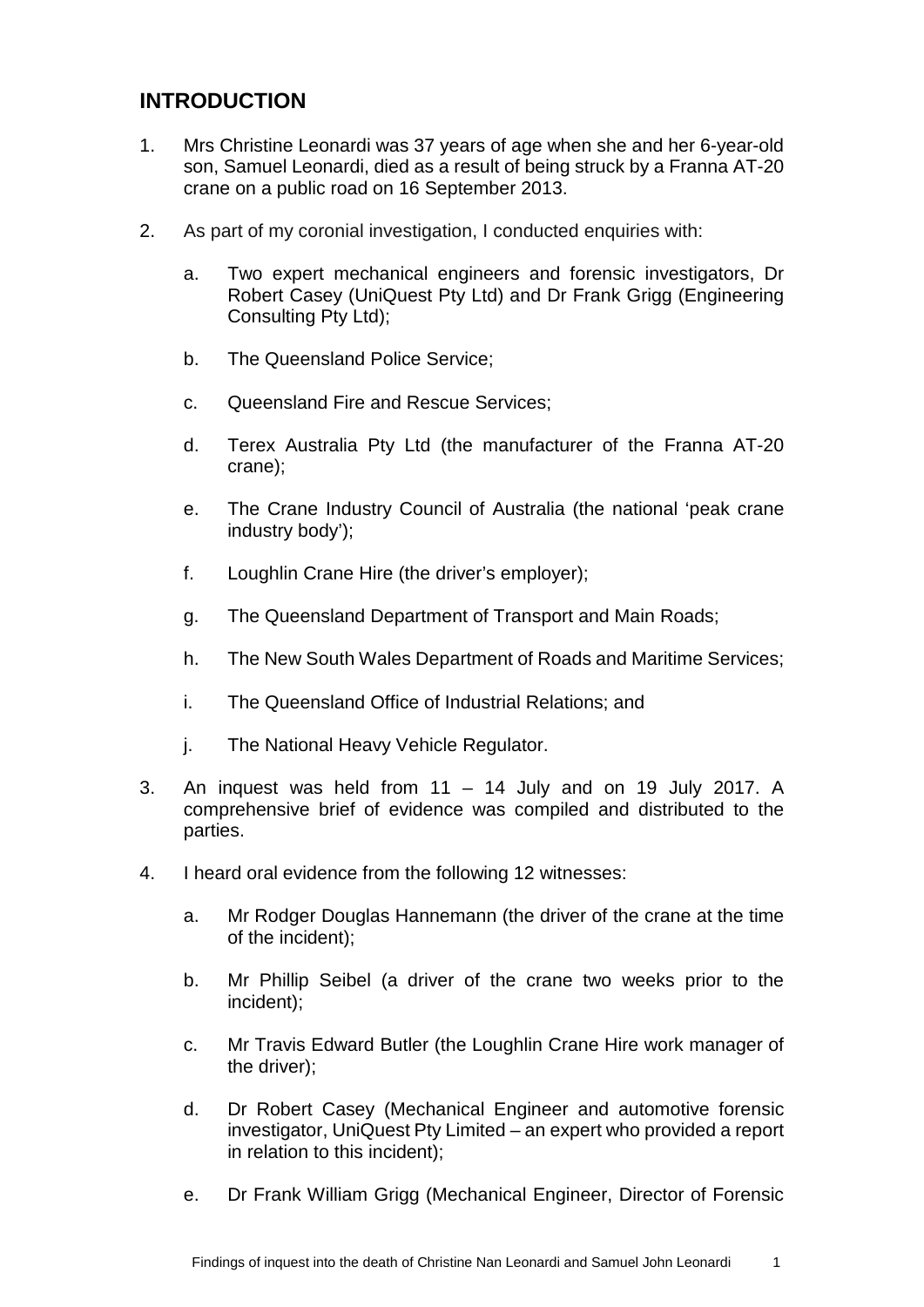Engineering Consulting Pty Ltd – an expert who provided a report in relation to this incident);

- f. Mr Danny Black (General Manager of Terex Cranes, Terex Australia Pty Ltd);
- g. Ms Nadine Dumont, (Principal Policy Advisor, Licensing, Queensland Department of Main Roads and Transport – in relation to the administration of the driver's licensing scheme for mobile articulated steering cranes);
- h. Mr James Beck (former Director of Licensing and Advisory Services, Office of Industrial Relations – in relation to the Workplace Health and Safety Queensland work licensing scheme for articulated steering mobile cranes);
- i. Mr Stuart Charles Davis (Principal Advisor, Construction Engineering, Office of Industrial Relations – in relation to Workplace Health and Safety Queensland Mobile Crane Code of Practice and Australian Standards);
- j. Mr Brandon Hitch, Chief Executive Officer of the Crane Industry Council Australia;
- k. Mr Mark Mitchell, Director Compliance and Heavy Vehicle Reform, Queensland Department of Transport and Main Roads – in relation to the interlink between TMR and NHVR); and
- l. Mr Peter Caprioli, Executive Director of Network Access, National Heavy Vehicle Regulator.
- 5. These findings address the following issues, which were identified at a Pre-Inquest Conference on 23 May 2017:
	- a. The findings required by section 45 (2) of the *Coroners Act 2003;* namely the identity of the deceased persons, how, when and where they died, and what caused their deaths; and
	- b. Whether any recommendations can be made to reduce the likelihood of deaths occurring in similar circumstances or otherwise contribute to public health and safety or the administration of justice. Recommendations to be considered included, but were not limited to:
		- i. Whether the Franna AT-20 crane should be speed limited to, say 80km/h, on public roads;
		- ii. Whether the manufacturer of Franna AT-20 cranes should consider implementing engineered counter measures to decrease lateral instability on public roads;
		- iii. Whether the training and licensing assessment for Franna AT-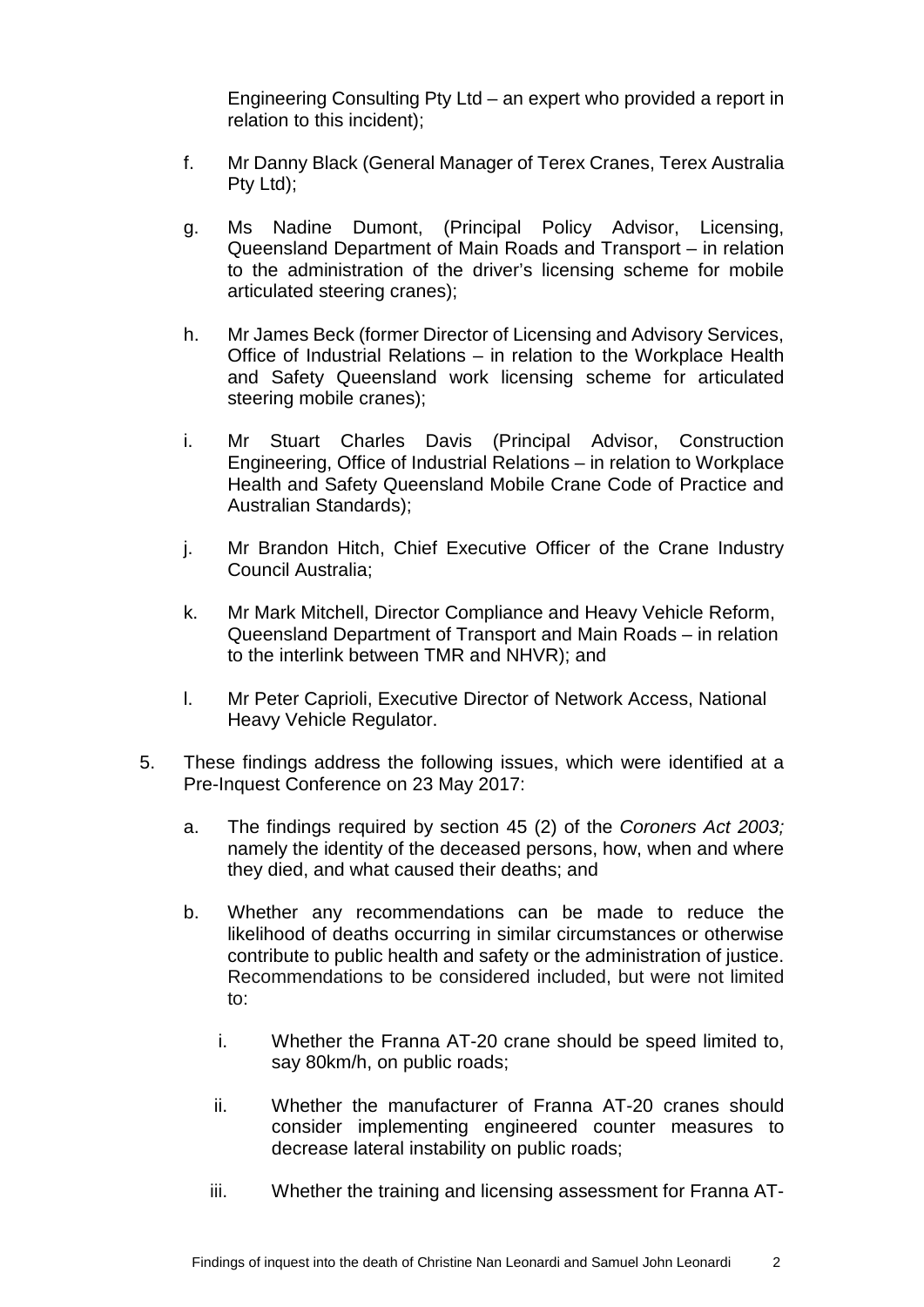20 cranes should include a demonstrated ability to drive the crane safely on public roads; and

- iv. Whether the Franna AT-20 crane Operators Manual and the *Mobile Crane – Code of Practice 2006* should contain guidance about how to avoid and react to lateral instability on public roads.
- 6. During the inquest, the scope of the recommendations being considered were expanded to include all mobile articulated steering cranes, not just Franna AT-20 cranes, because it became obvious that the same issues applied.

## <span id="page-5-0"></span>**FINDINGS REQUIRED BY S. 45**

<span id="page-5-1"></span>7. Pursuant to s. 45(2) of the *Coroners Act 2003* (Qld), I find:

#### *Christine Nan Leonardi*

<span id="page-5-2"></span>

| a.                          | Identity of the deceased - | The deceased person is Christine<br>Nan Leonardi.                                                                                                                    |  |  |
|-----------------------------|----------------------------|----------------------------------------------------------------------------------------------------------------------------------------------------------------------|--|--|
| b.                          | How she died $-$           | As per the circumstances outlined<br>below.                                                                                                                          |  |  |
| C.                          | Place of death $-$         | Christine Nan Leonardi died at<br>Ruthven Street (near the driveway of<br>1127), Top Camp, Toowoomba, in<br>the state of Queensland.                                 |  |  |
| d.                          | Date of death $-$          | Christine Nan Leonardi died on 16<br>September 2013.                                                                                                                 |  |  |
| е.                          | Cause of death -           | The medical cause of Christine Nan<br>Leonardi's death was massive soft<br>tissue and bony injury, due to a<br>motor vehicle collision with a Franna<br>AT-20 crane. |  |  |
| <b>Samuel John Leonardi</b> |                            |                                                                                                                                                                      |  |  |
| a.                          | Identity of the deceased - | The deceased person is Samuel<br>John Leonardi.                                                                                                                      |  |  |
| b.                          | How he died $-$            | As per the circumstances outlined<br>below.                                                                                                                          |  |  |
| C.                          | Place of death $-$         | Samuel John Leonardi died at the<br>Mater Children's Private Hospital,<br>501 Stanley Street, South Brisbane,<br>in the state of Queensland.                         |  |  |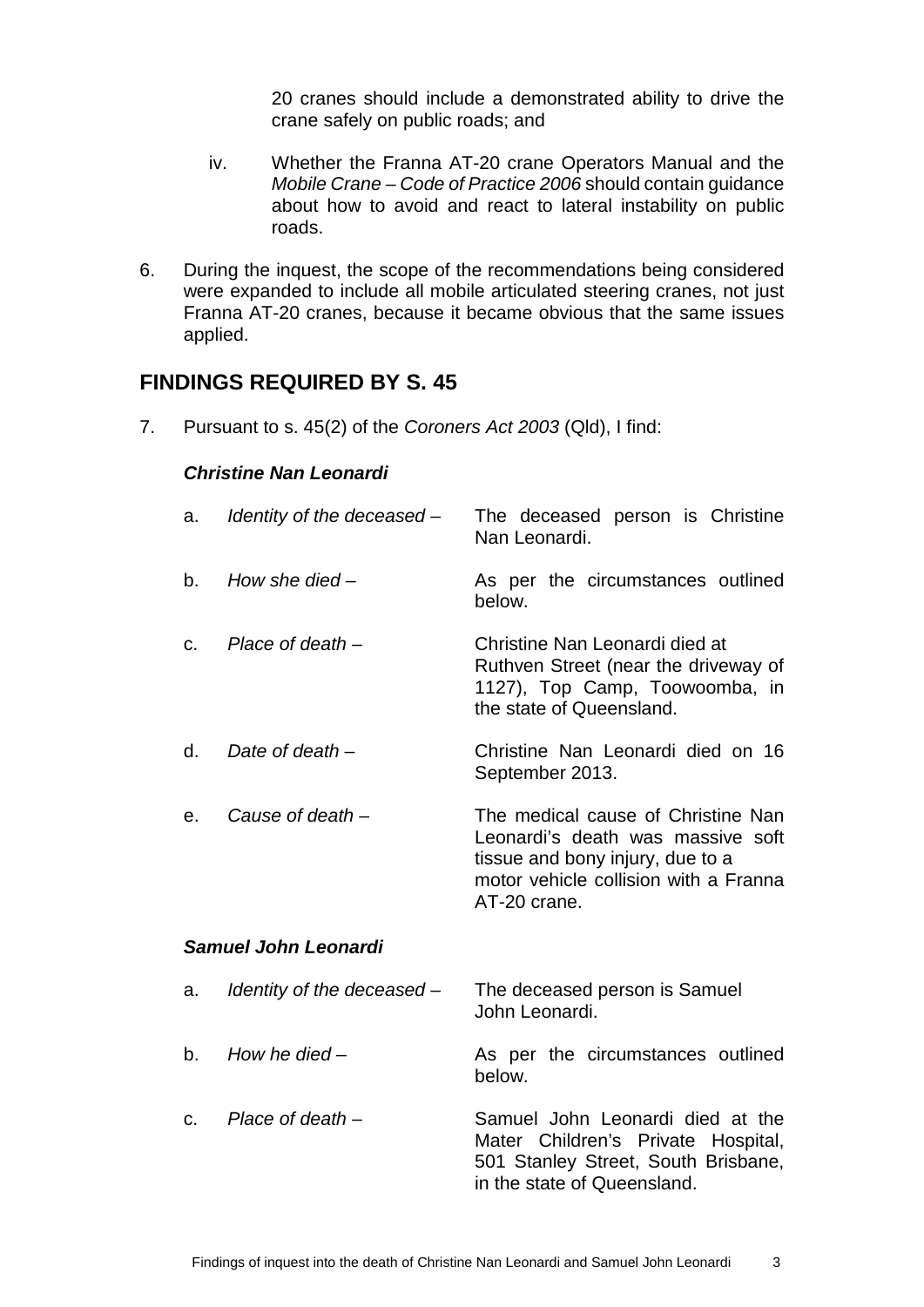d. *Date of death* – Samuel John Leonardi died on 18 September 2013. e. *Cause of death* – The medical cause of Samuel John Leonardi's death was multiple injuries (surgically treated), due to a motor vehicle collision with a Franna AT-20 crane.

## <span id="page-6-0"></span>**RECOMMENDATIONS**

- 8. Section 46 of the *Coroners Act 2003* (Qld) provides that a coroner may comment on anything connected with a death that relates to public health or safety, the administration of justice, or ways to prevent deaths from happening in similar circumstances in the future.
- 9. I recommend that:

## <span id="page-6-1"></span>**a. The National Heavy Vehicle Regulator:**

- i. Urgently amend the *National Class 1 Special Purpose Vehicle Notice* to:
	- 1. impose a speed restriction of 60km/h on all mobile articulated steering cranes (until such time as electronic stability control systems are developed and fitted); and
	- 2. restrict access to mobile articulated steering cranes on roads and motorways where it is assessed that a speed restriction of 60km/h will be unsafe for other motorists.
- ii. Propose an amendment to the *Heavy Vehicle National Law* to ensure that internal speed limiters are set to 60km/h on all mobile articulated steering cranes (or 80km/h when fitted with electronic stability control); and
- iii. Conduct independent testing of each make and model mobile articulated steering crane to determine whether there are any inherent lateral stability issues that need to be addressed in terms of the design of the vehicles.

### <span id="page-6-2"></span>**b. The National Transport Commission:**

- i. Amend the national licensing scheme so that before a driver is authorised to drive a mobile articulated steering crane on a public road, they must undergo a:
	- 1. Practical assessment on a public road in a mobile articulated crane; and
	- 2. Theoretical assessment addressing the unique handling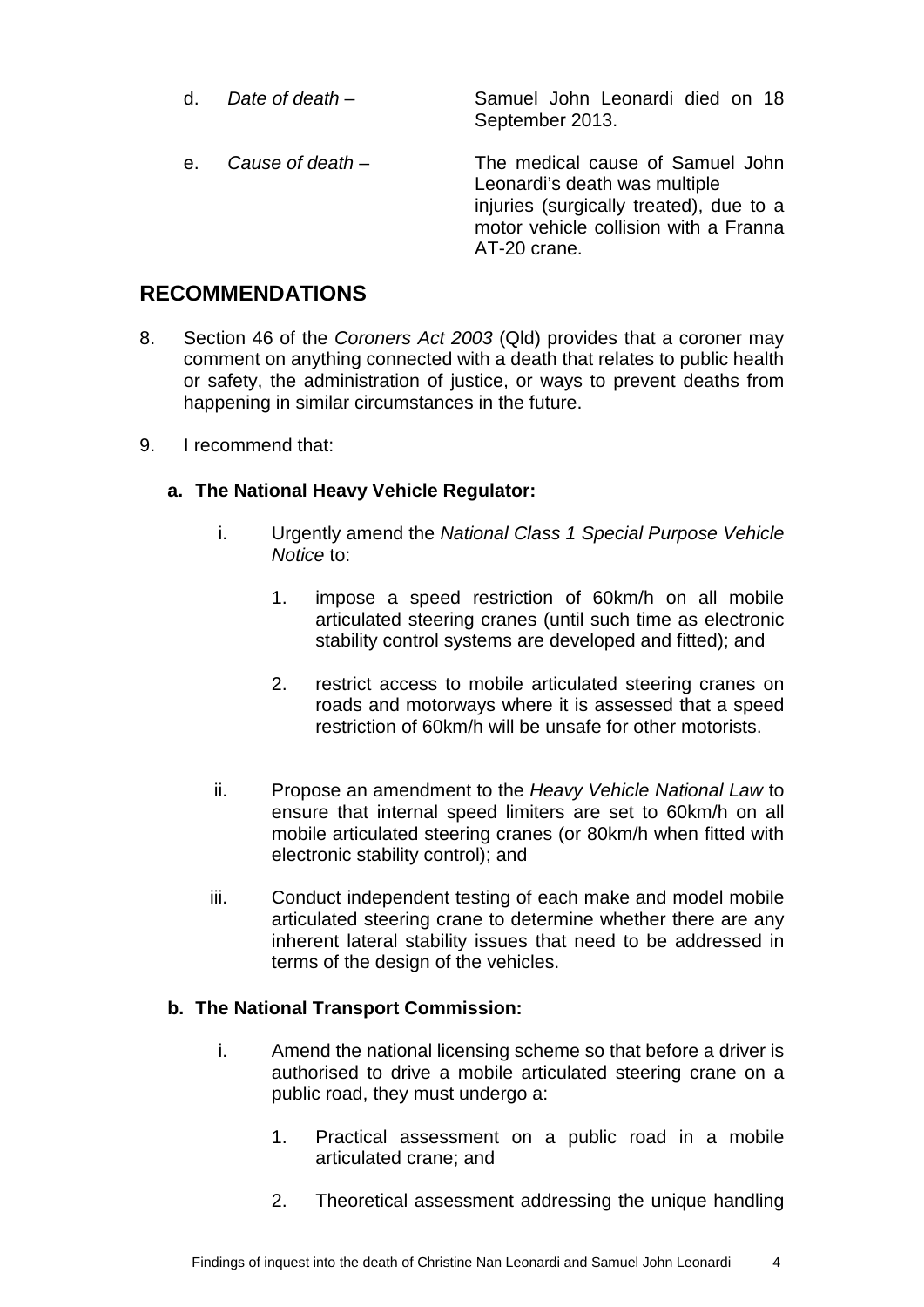characteristics of mobile articulated cranes and emergency procedures in the event of a loss of control.

#### <span id="page-7-0"></span>**c. All State and Territory road regulators:**

- i. Support an urgent amendment by the National Heavy Vehicle Regulator to the *National Class 1 Special Purpose Vehicle Notice* to:
	- 1. impose a speed restriction of 60km/h on all mobile articulated steering cranes (until such time as electronic stability control systems are developed and fitted); and
	- 2. restrict access to mobile articulated steering cranes on roads and motorways where it is assessed that a speed restriction of 60km/h will be unsafe for other motorists.
- ii. Support a proposed amendment to the *Heavy Vehicle National Law* to ensure that internal speed limiters are set to 60km/h on all mobile articulated steering cranes (or 80km/h when fitted with electronic stability control); and
- iii. Support an amendment by the National Transport Commission to the national licensing scheme so that before a driver is authorised to drive a mobile articulated steering crane on a public road, they must undergo a:
	- 1. Practical assessment on a public road in a mobile articulated crane; and
	- 2. Theoretical assessment addressing the unique handling characteristics of a mobile articulated crane and emergency procedures in the event of a loss of control; and
- i. (As the Northern Territory and Western Australia are not parties to the National Heavy Vehicle Regulator scheme, they should separately impose regulations that mirror 9.(b) above).

#### <span id="page-7-1"></span>**d. Safe Work Australia:**

- i. Amend the national workplace licensing scheme, so that before a person is authorised to drive a mobile articulated steering crane on a private or public road in the course of their employment, they must undergo a:
	- 1. Practical assessment on a road in a mobile articulated crane; and
	- 2. Theoretical assessment addressing the unique handling characteristics of a mobile articulated crane and emergency procedures in the event of a loss of control.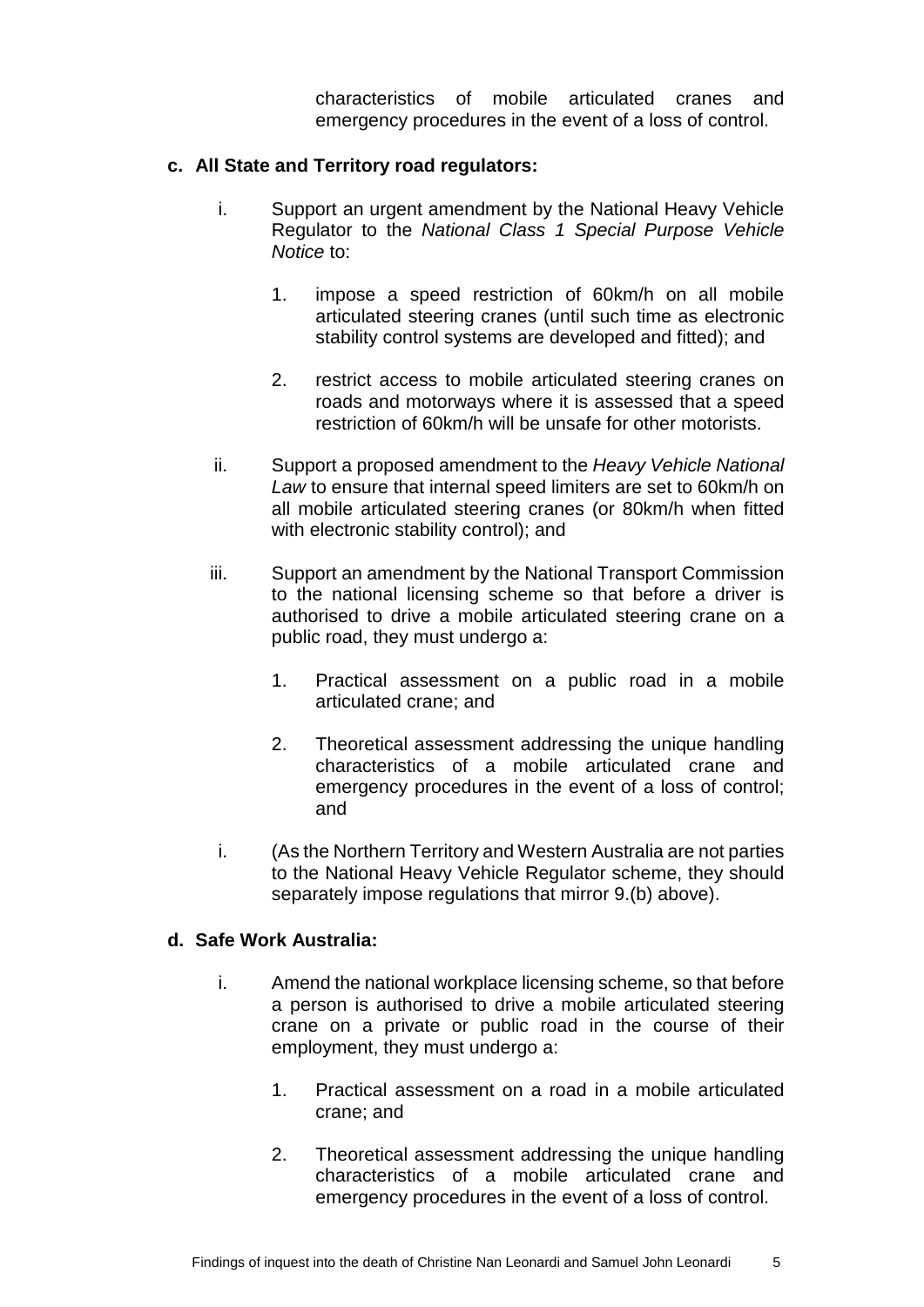### <span id="page-8-0"></span>**e. All State and Territory work health and safety regulators:**

- i. Support an amendment by Safe Work Australia to the national workplace licensing scheme, so that before a person is allowed to drive a mobile articulated steering crane on a private or public road in the course of their employment, they must undergo a:
	- 1. Practical assessment on a road in a mobile articulated crane; and
	- 2. Theoretical assessment addressing the unique handling characteristics of a mobile articulated crane and emergency procedures in the event of a loss of control; and
- ii. Amend relevant mobile crane Codes of Practice to include guidance about the unique handling characteristics of mobile articulated steering cranes and emergency procedures in the event of a loss of control.

## <span id="page-8-1"></span>**f. Terex Australia Pty Ltd:**

- i. Develop electronic stability control systems that can be fitted or retrofitted to all mobile articulated steering cranes;
- ii. Amend the Owners Manuals for all mobile articulated cranes to provide guidance to drivers in relation to the crane's unique handling characteristics and emergency procedures in the event of a loss of control; and
- iii. Issue a Safety Bulletin containing guidance to drivers about the unique handling characteristics of mobile articulated steering cranes and emergency procedures in the event of a loss of control.

# <span id="page-8-2"></span>**EVIDENCE, DISCUSSION AND GENERAL CIRCUMSTANCES OF DEATH**

## <span id="page-8-3"></span>**Background**

- 1. Mrs Christine Leonardi was 37 years of age when she and her 6-year-old son, Samuel Leonardi, died as a result of being struck by a Franna AT-20 crane on a public road on Monday 16 September 2013.
- 2. Mrs Leonardi died at the scene, whilst Samuel died in the early hours of 18 September 2013 at the Mater Children's Hospital in Brisbane. Mrs Leonardi's two other children aged 9 and 11 were also in the vehicle at the time of the collision. They were critically injured, but survived.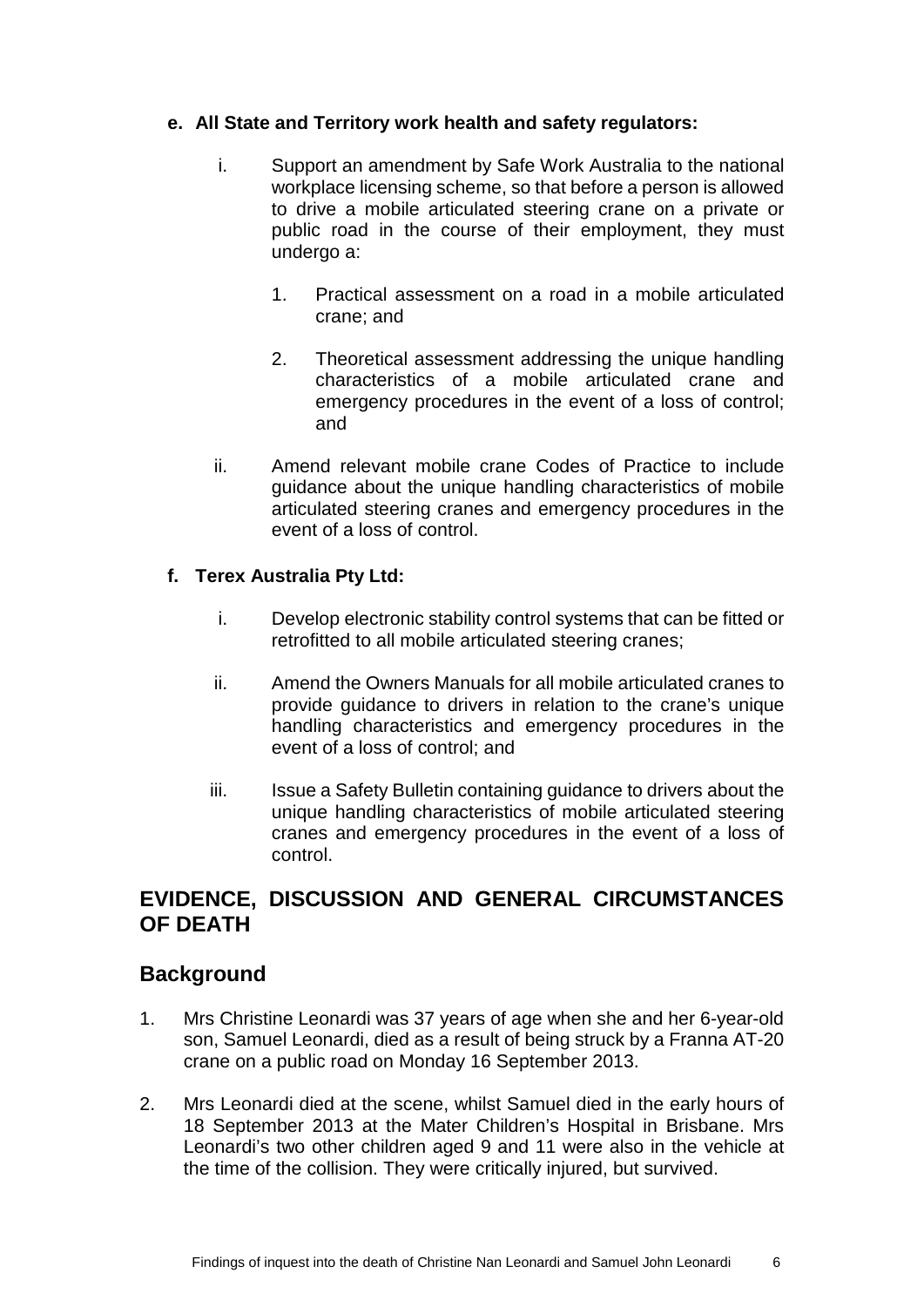- 3. The collision occurred at about 8:23am, whilst Mrs Leonardi was driving her three children to school.
- 4. The collision took place on Ruthven Street (which is part of the New England Highway), just south of the intersection with Nelson St on the outskirts of Toowoomba.
- 5. Mrs Leonardi was driving a Ford dual cab and heading in a northbound direction. Mr Rodger Hannemann was driving a brand new Franna AT-20 crane and heading southbound, in the opposite direction.

## <span id="page-9-0"></span>**Autopsy results**

### <span id="page-9-1"></span>*Christine Nan Leonardi*

- 6. An external autopsy (including a whole of body CT scan) was performed by a forensic pathologist on Mrs Leonardi's body on 18 September 2013. The autopsy report was issued on 18 September 2013 and updated on 24 October 2013 after toxicology results were obtained.
- 7. The toxicology certificate of analysis issued on 21 October 2013 confirmed that there were no alcohol or drugs in Mrs Leonardi's system.
- 8. The forensic pathologist noted that:
	- a. There were multiple left and right rib fractures with a fracture of the sternum with a flail chest;
	- b. The rib fractures were compound into the thoracic cavity and there were bilateral haemothoraces;
	- c. There was laceration of the lungs;
	- d. There was a displaced fracture of the thoracic vertebral spine at the level of T3/T4;
	- e. There was an extensive fracture of the right and left pelvis with associated haematoma and a compound fracture of the right pelvis through the skin of the right iliac region; and
	- f. There was a compound fracture of the right mid radius and ulna with extensive soft tissue injury, resulting in an almost severed distal forearm.
- 9. The forensic pathologist was of the opinion that the medical cause of Mrs Leonardi's death was due to massive soft tissue and bony injury sustained in a motor vehicle accident.
- 10. I accept the forensic pathologist's opinion.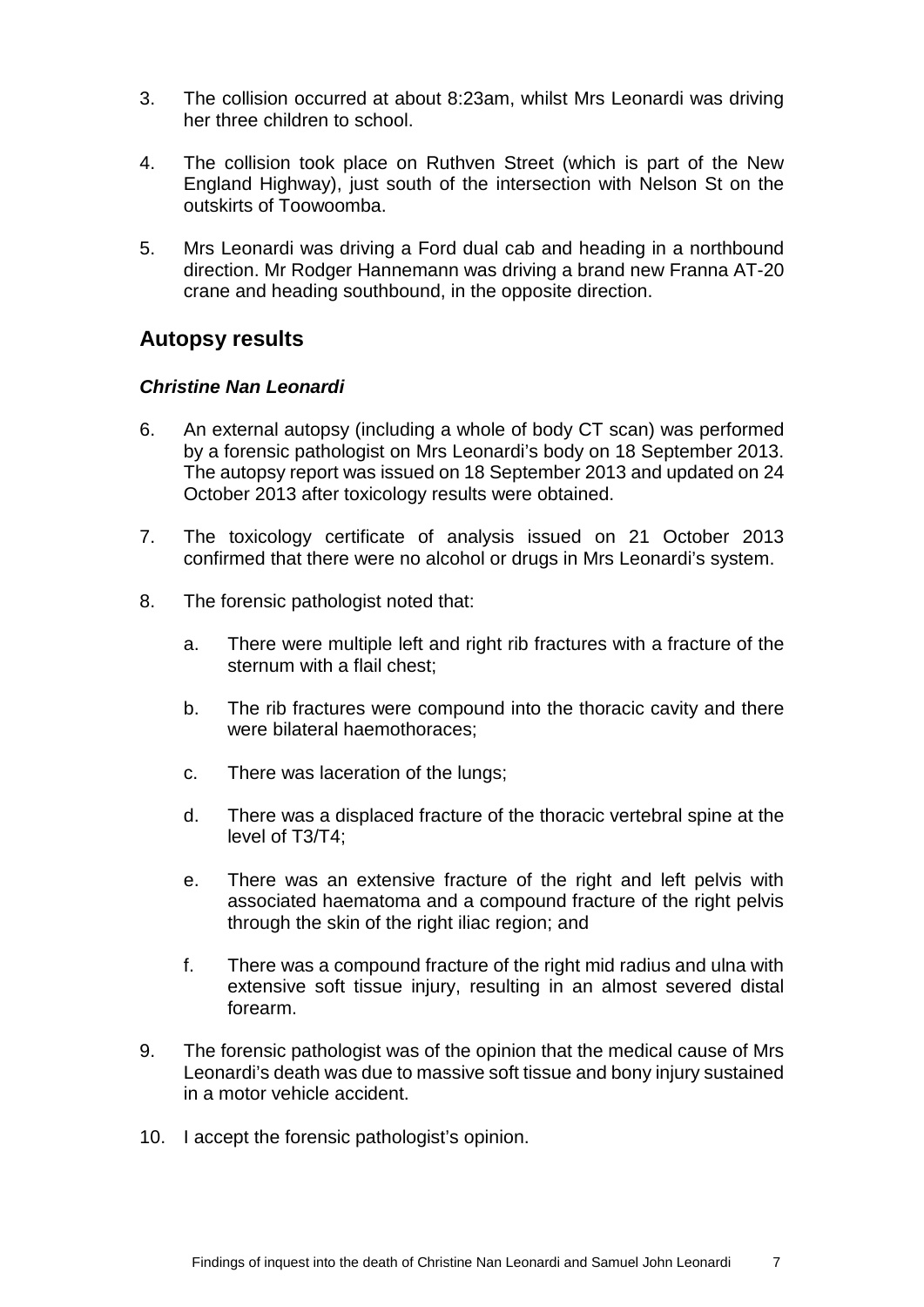## <span id="page-10-0"></span>*Samuel John Leonardi*

- 11. An external autopsy (including a whole of body CT scan) was performed on Samuel's body by a forensic pathologist on 20 September 2013. The autopsy report was issued on 26 September 2013.
- 12. The forensic pathologist noted that there were multiple injuries, including:
	- a. Traumatic brain injury;
	- b. Multiple fractures of the femur and left tibia;
	- c. Multiple bruises; and
	- d. Abrasions of the entire torso, head and extremities.
- 13. The forensic pathologist was of the opinion that the medical cause of Samuel's death was multiple injuries (surgically treated), due to, or as a consequence of a motor vehicle collision (passenger).
- 14. I accept the forensic pathologist's opinion.

## <span id="page-10-1"></span>**Circumstances of the collision**

- 15. At the scene, the driver of the Franna AT-20 crane, Mr Roger Hannemann, provided a brief explanation of events to his work Manager, Mr Travis Butler, and to police. However, he declined to participate in a police record of interview or to provide a police witness statement.
- 16. Just prior to the inquest, Mr Hannemann provided a statement, through his solicitor, dated 7 July 2017. He also provided oral evidence at the inquest.
- 17. There were several witnesses travelling on Ruthven Street in both directions at the time of the incident, who provided detailed police witness statements.
- 18. From the witness statements, physical evidence at the scene, and oral evidence at the inquest, I have concluded that the sequence of events was as follows:
	- a. Mr Hannemann was following two other work vehicles (a truck and a ute) down Ruthven Street in a convoy.
	- b. When Mr Hannemann approached the start of the downhill section of Ruthven Street, he was travelling at a speed of between 80 and 90km/h. The sign-posted speed limit was 80km/h.
	- c. The distance from the start of the downhill section of Ruthven Street to the impact point with Mrs Leonardi's vehicle was about 800m.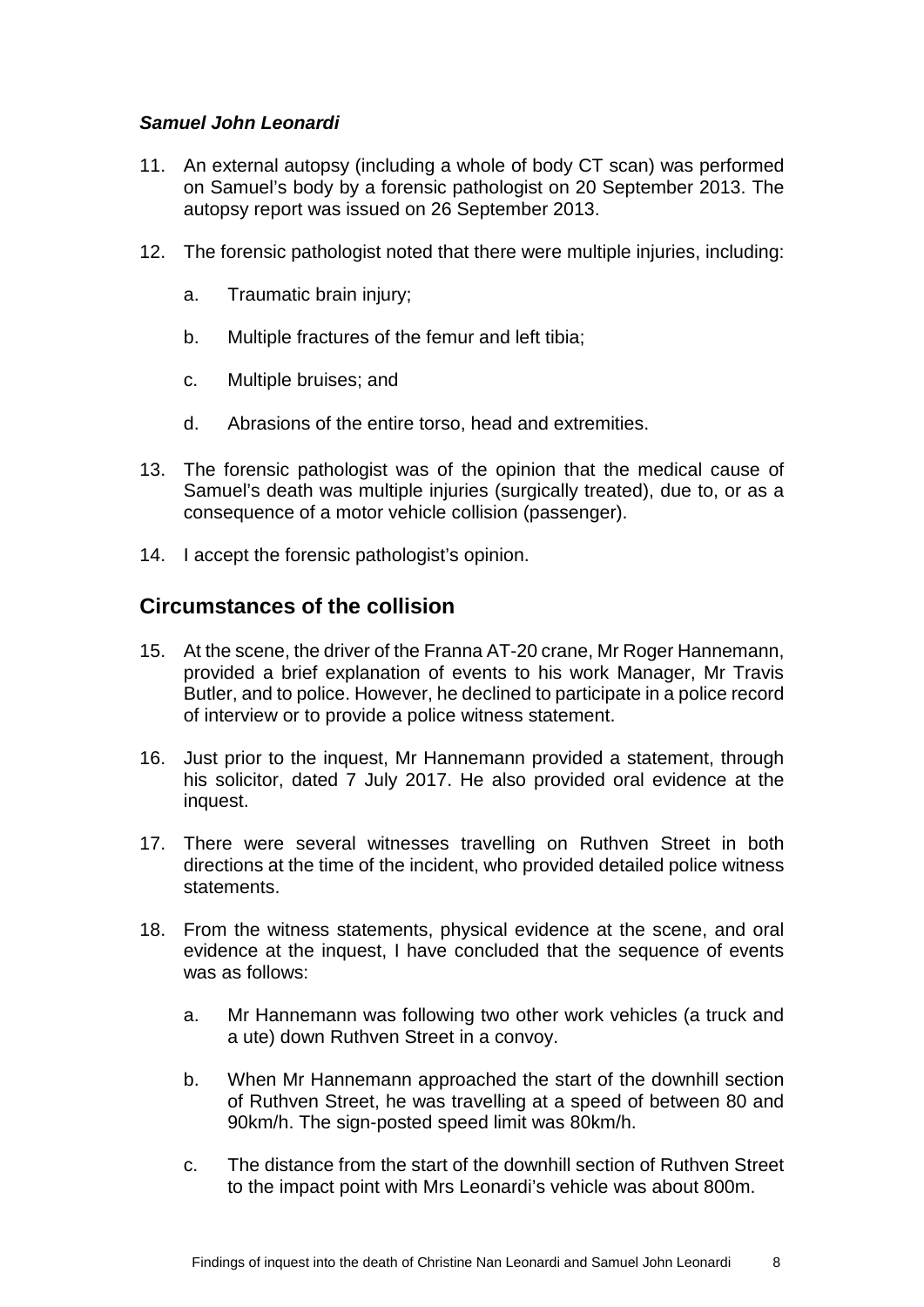- d. Mr Hannemann took his foot off the accelerator at the top of the hill. He did this because he was about to travel downhill and he did not wish to over-rev the crane.
- e. As he took his foot off the accelerator, the front of the crane gave a kick to the left. He applied the brakes softly. The crane then pulled to the right.
- f. At first, the crane was moving side to side by a couple of inches, this escalated to a point where the crane was swerving side to side more significantly (i.e. 'fishtailing') down the hill. The down hill gradient was moderate, at about 8%.
- g. Mr Hannemann again applied the brakes softly in an attempt to stop the crane from swerving. When this failed to stabilise the crane, he accelerated.
- h. It is estimated that the speed of the crane downhill was between 80 – 95km/h, but most likely at the higher end of this estimate. (The crane could not have been travelling faster than this because the engine brake engages at 95km/h).
- i. The reason Mr Hannemann accelerated was because he thought that this would provide more hydraulic pressure and that this would assist him to better steer the crane. He also believed, through prior experience, that accelerating would pull the crane out of the fishtailing motion because the crane was front wheel drive. (Mr Hannemann had about seven years prior experience driving mobile articulated steering cranes).
- j. Mr Hannemann believes he had nearly regained control of the crane but that he then hit a bump in the road about half way to three quarters of the way down the hill. Mr Hannemann felt a noticeable jolt. However, it is unlikely that the crane had in fact stabilised at any point down the hill and only a very minor undulation in the road was identified in the vicinity near the dip in the road before the road goes uphill on a gradient of around 1.8%. This minor undulation did not cause a significant disturbance to other vehicles passing by.
- k. Mr Hannemann was rapidly turning the steering wheel from side to side in an attempt to bring the crane under control. He stated that he went from having absolutely no control to very limited control of the crane. He likened this experience to him being a passenger and the crane driving him. It is, however, highly unlikely that the circumstances of the incident could have at any stage generated the level of force required for the steering wheel to turn without Mr Hannemann physically turning it.
- l. The crane crossed into the oncoming lane of traffic, narrowly avoiding oncoming cars, and then back to the edge of its lane.
- m. Mr Hannemann stated that he then steered the crane hard left, in an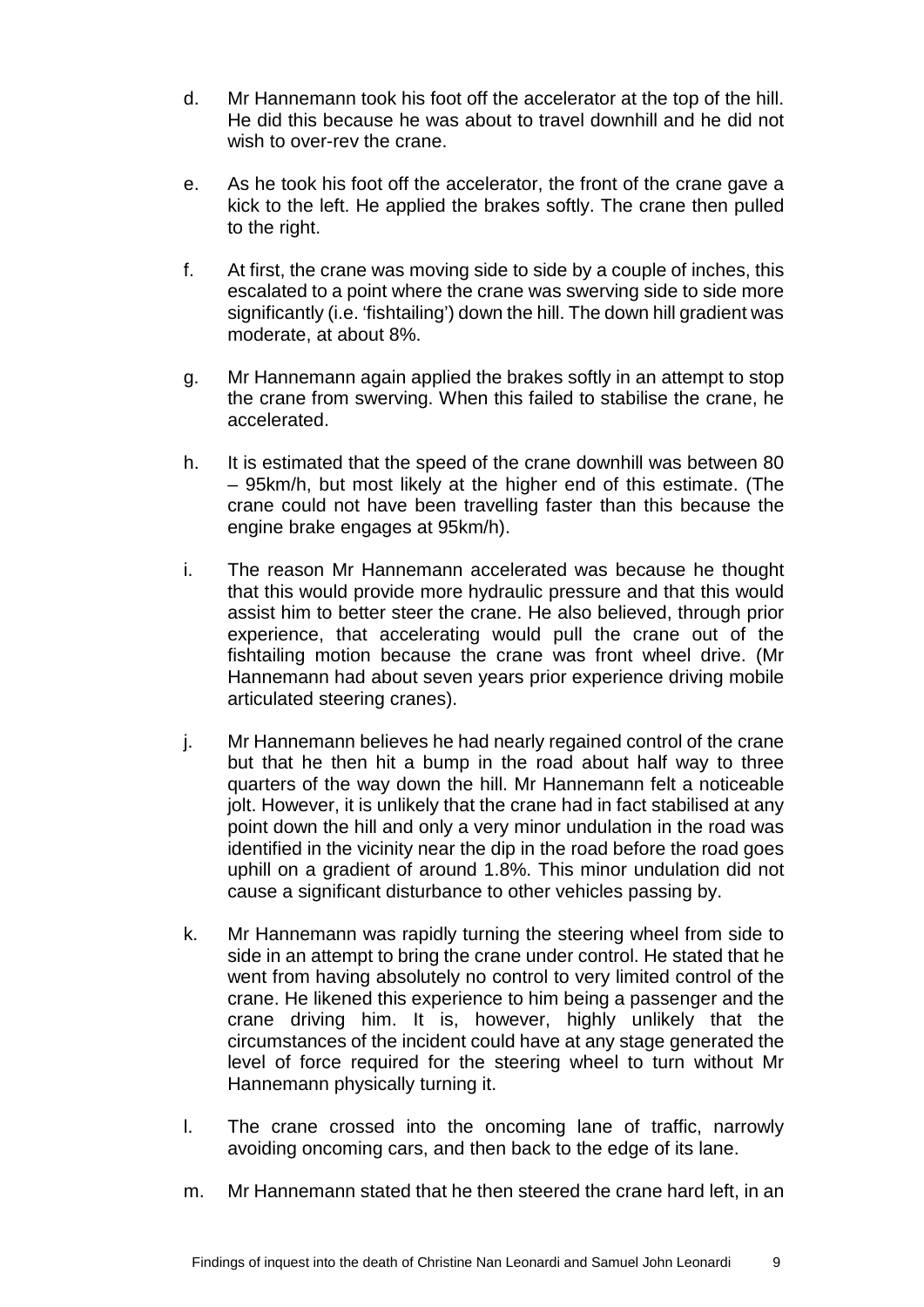attempt to 'ditch it'. However, the physical evidence at the scene was inconsistent with an attempt by Mr Hannemann to ditch the vehicle, due to the large turning arch.

- n. As the crane veered onto the verge, the crane was almost bent into an 'L' shape.
- o. The crane then ceased fishtailing and suddenly shot across the road at a sharp angle into the oncoming lane. Again, this sharp turning motion would have been caused by Mr Hannemann physically turning the steering wheel in that direction.
- p. The crane collided with Mrs Leonardi's vehicle.
- q. Mrs Leonardi attempted to avoid the crane by positioning her vehicle as far as possible to the left side of her lane but the collision could not be avoided.
- r. The crane continued on after the collision over a 1.5m embankment, knocking down fences and trees and coming to rest in a paddock around 60m from the point of impact.
- s. The crane came to rest close to a power pole and a home.
- 19. The crane had minor damage and Mr Hannemann sustained minor injuries.
- 20. The damage to Mrs Leonardi's vehicle was so extensive that the make and model of her vehicle were unrecognisable.
- 21. The steel tethering chain connected to the front boom of the crane cut through the driver's side of Mrs Leonardi's vehicle in a motion similar to a potato peeler.
- 22. Mrs Leonardi died immediately upon impact and her son, Samuel, who was sitting behind her in the vehicle, died two days later in hospital. Mrs Leonardi's two children seated on the non-driver's side of the vehicle were injured but they survived.

## <span id="page-12-0"></span>**Causes of the incident**

- 23. This incident was the subject of a thorough and professional police investigation conducted by the Toowoomba Forensic Crash Unit. The police report was dated 28 August 2014.
- 24. At my direction, police obtained two expert reports from Dr Robert Casey of UniQuest Pty Limited (report dated 3 June 2014) and Dr Frank Grigg of Forensic Engineering Consulting Pty Ltd (report dated 11 August 2014). Dr Casey and Dr Grigg are experienced mechanical engineers and forensic investigators and they provided oral evidence at the inquest.
- 25. Dr Casey and Dr Grigg inspected both vehicles and the scene on 30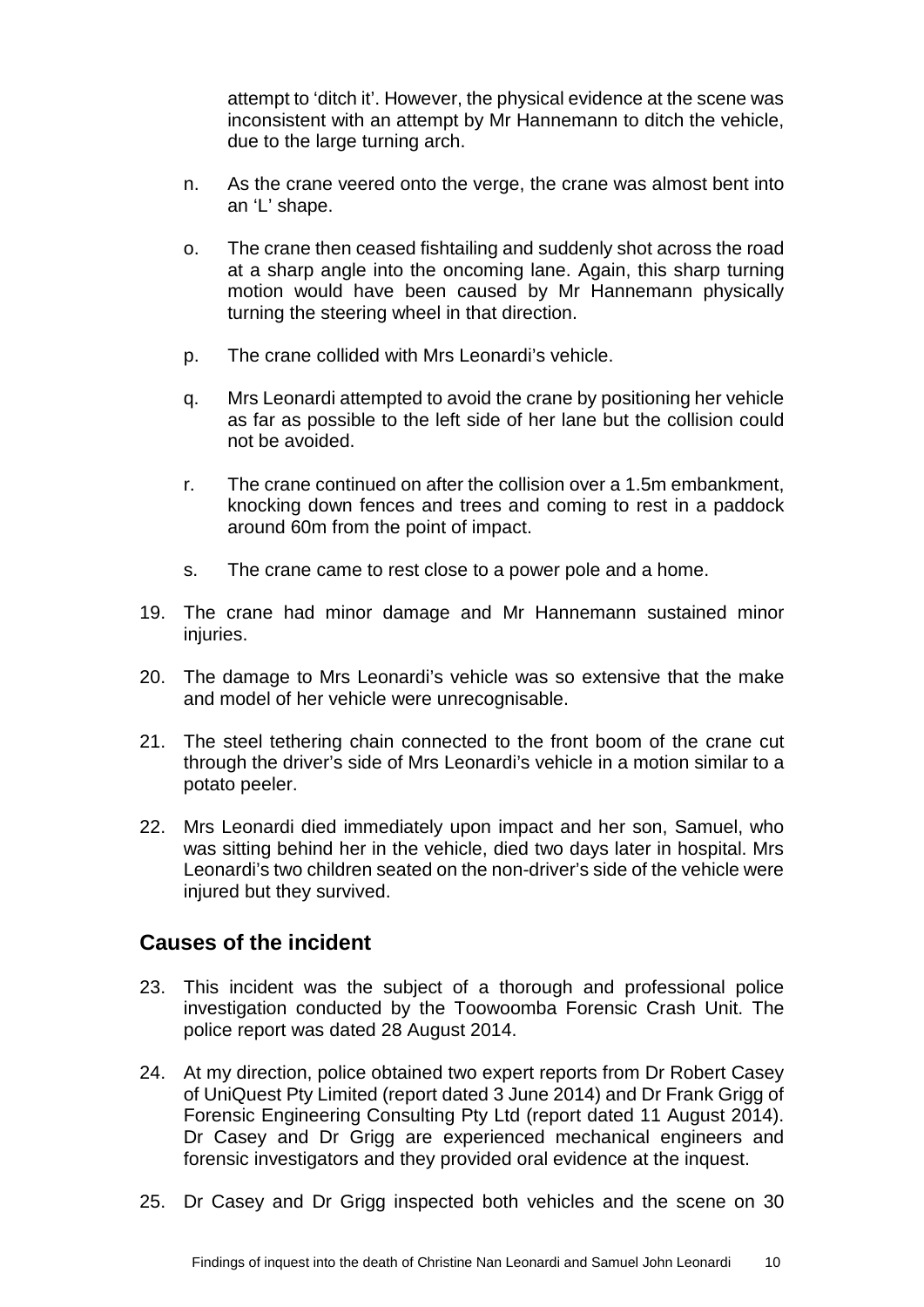December 2013. They also both conducted test drives of the crane over a short distance at a slow speed in the holding yard.

- 26. As a result of their examination, Dr Casey and Dr Grigg agreed that the incident was caused by:
	- a. The speed the crane was travelling; and
	- b. The driver's responses to the loss of control (i.e. accelerating instead of softly braking, and over-steering).
- 27. Dr Casey and Dr Grigg also drew the following conclusions:

### a. *It was not possible for the crane to steer itself:*

i. Although Mr Hannemann genuinely believed that the crane had steered itself at times leading up to the incident, and then into the path of Mrs Leonardi's vehicle, both Dr Casey and Dr Grigg agreed that this was highly unlikely. The hydraulic cylinders prevent the crane from moving without driver input (i.e. against the direction it is steered). The magnitude of forces that would be needed to force the vehicle against the action of the hydraulic cylinders would be tonnes. The circumstances of this incident would not have generated that level of force.

#### b. *The crane was in good mechanical condition*:

- i. The crane was essentially a brand new vehicle. Mr Hannemann's employer, Loughlin Crane Hire, only took delivery of the crane two weeks prior to the incident on 30 August 2013.
- ii. Sergeant Bradley Deickman conducted a mechanical inspection of the crane on 25 September 2013. He concluded that there were no mechanical breakages or defects, which could have contributed to the incident. Both Dr Casey and Dr Grigg reached the same conclusion after their examinations.
- iii. During the inquest, consideration was given to the possibility that the deflated passenger rear inner tube could have occurred prior to the impact and contributed to the incident. This was because the deflated tube was on the opposite side to the impact forces. Mr Phillip Seibel's evidence was also relevant. He came forward to police after the Pre-Inquest Conference and he provided oral evidence during the inquest. Mr Seibel stated that he had driven the same crane two weeks prior to the incident and had experienced some minor handling difficulties, which he attributed to the same deflated tyre.

Further enquiries revealed that when Mr Seibel identified the deflated tyre two weeks earlier, Loughlin Crane Hire had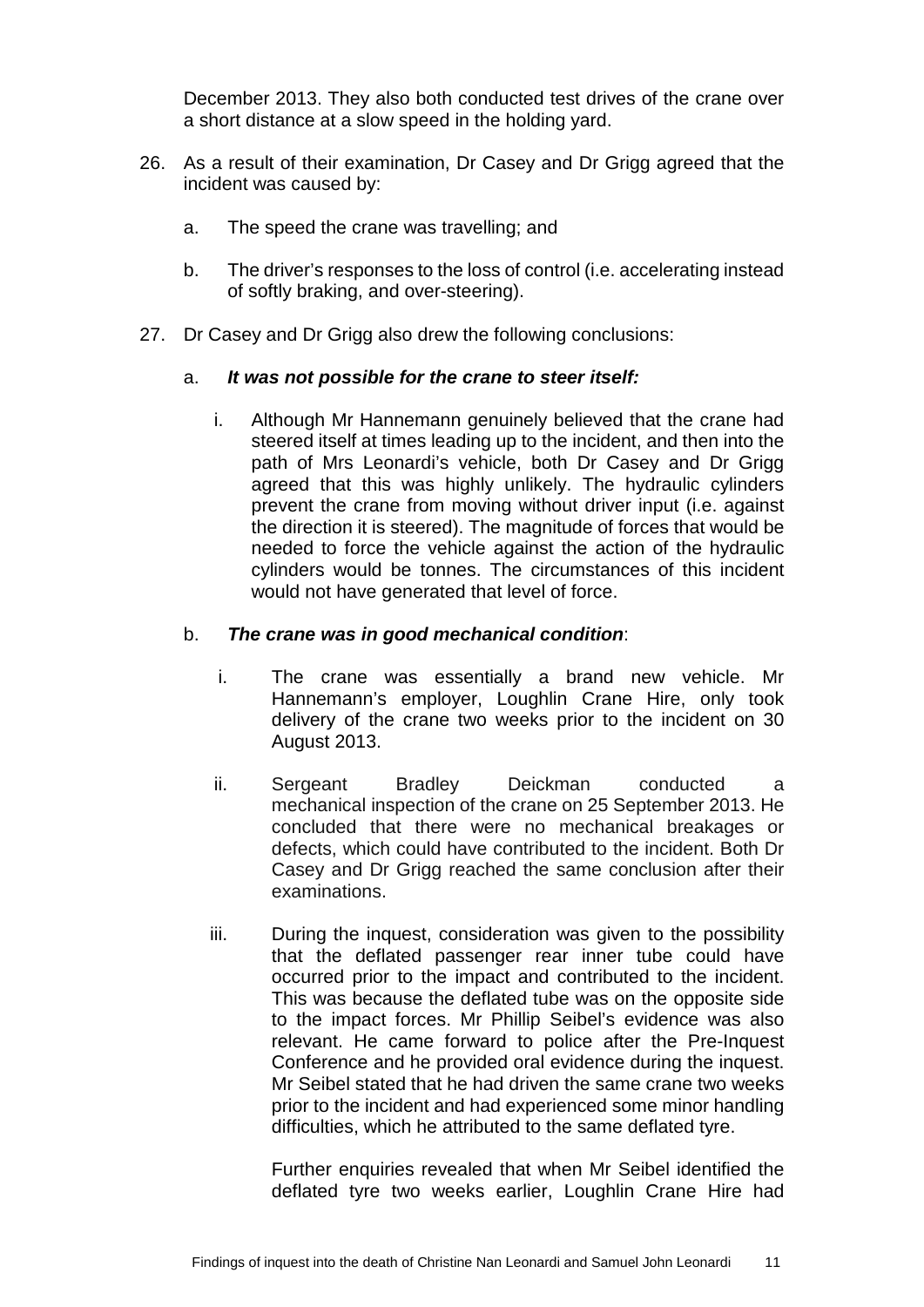replaced it. All tyre pressures had also been checked a couple of days prior to the incident by an external tyre servicing company as part of their routine service schedule.

Dr Casey and Dr Griggs were of the opinion that the tube was most likely deflated post impact (possibly as a result of the crane driving over the embankment at speed). This is because the puncture was due to the valve assembly being damaged and ripped from the inner tube, which would have caused rapid deflation to the tyre. There were no marks on the tube or tyre indicative of the wheel running flat for an extended period.

iv. During the inquest, consideration was also given to whether there had been a fault with the crane's steer cylinders and orbital steer valve prior to the incident, which could have caused steering difficulties. Mr Hannemann and Mr Butler had become aware after the incident that the insurance repairers replaced these components but it was not known why.

> I made further enquiries with the repairer after the inquest. The repairer provided a report, which showed that all steering components were tested for possible cracking and no cracking was found. No further fault testing was carried out. However, after consultation with an independent Engineer, it was decided by the repairer that due to the nature of the incident and the possible forces transferred to these components, they should be replaced. (It would appear that the repairer was under the mistaken belief that the crane had been involved in a roll over).

> During the inquest, Dr Casey stated that he had visually inspected the steer cylinders and he did not find any sort of breakage, leakage, defect, bend or anything of that nature. He steered the crane during a test drive in the holding yard and did not have any concerns with the steering. He also steered it lock to lock several times, whilst sitting stationary and he did not notice any loud noises or grinding noises. Dr Griggs stated that he did not notice anything remarkable when he test- drove the crane. Dr Casey and Dr Griggs were not of the opinion from their examinations that the steer cylinders or orbital steer valve were defective.

#### c. *The road conditions were adequate:*

- i. The road was well sealed and in good condition.
- ii. There were white lines clearly marking the centre and outside lanes of the dual carriageway.
- iii. There was a gentle right hand bend in the crane's direction of travel but the road was straight for the last 400 – 500m before impact.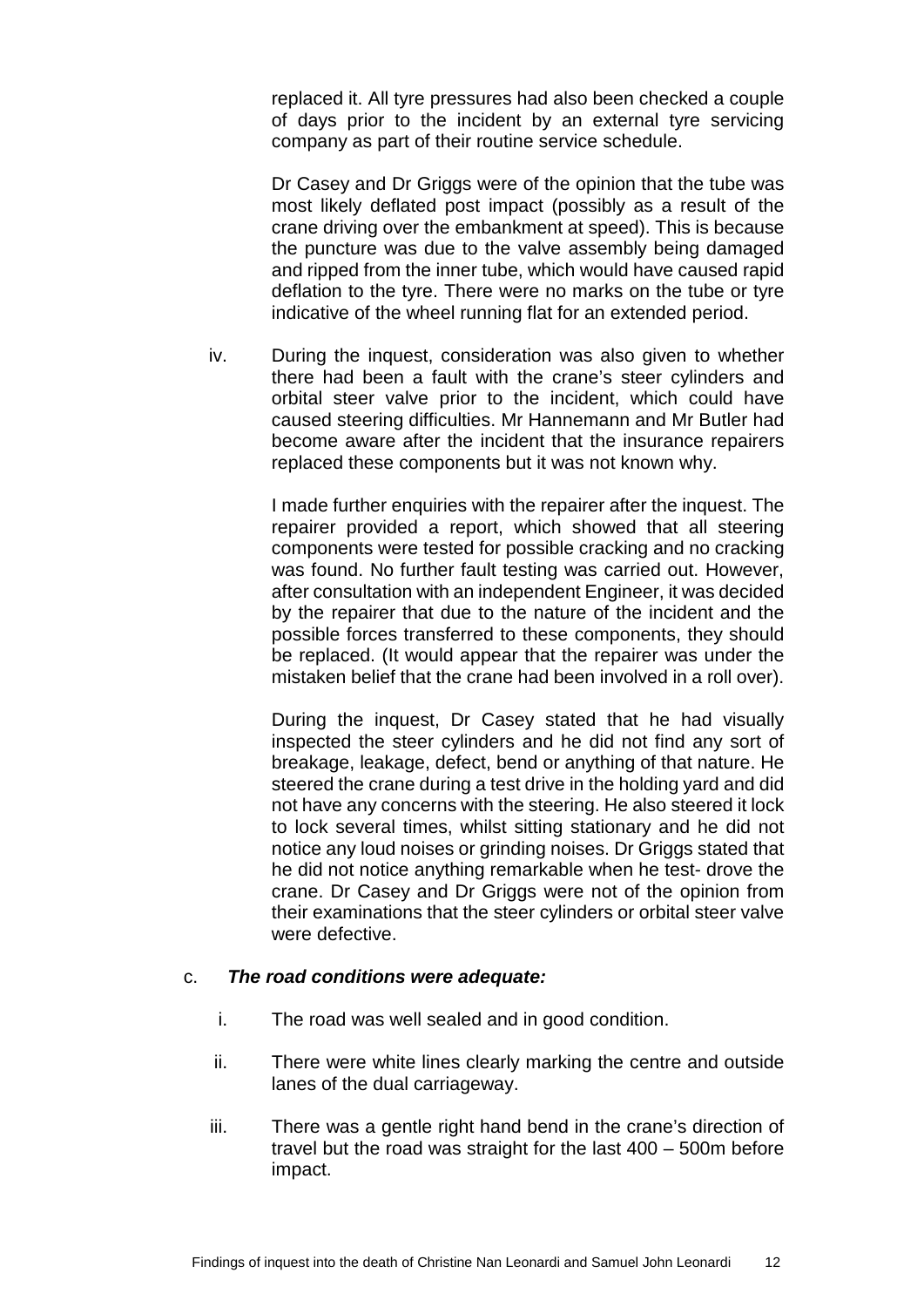iv. The road surface was slightly damp due to light rain the evening before and into the morning. However, a Department of Main Roads and Transport engineer testing conducted friction supply testing on the road whilst it was still wet and concluded that the friction supply level was within the acceptable range.

## d. *Visibility was adequate:*

i. There was mist in the air, but visibility was good.

## e. *No driver fatigue or influence of drugs or alcohol:*

- i. Mr Hannemann had been on rest days the previous weekend and had only commenced his shift on the day of the incident at 7:00am.
- ii. The incident occurred during Mr Hannemann's first job for the shift – to load several poles for Ergon and travel via the incident location to Hodgson Vale and unload them.
- iii. At the scene, Mr Hannemann provided a specimen of breath for alcohol testing, as directed by police, and returned a zero reading. He later voluntarily supplied police with a specimen of blood and no alcohol or drugs were detected in his system.

### f. **Mrs Leonardi appeared to be driving satisfactorily:**

- i. There was nothing untoward about Mrs Leonardi's driving and she did not appear to be exceeding the speed limit.
- 28. At the request of Terex Australia Pty Ltd, I also obtained Mr Hannemann's mobile phone records. Mr Hannemann's mobile phone records confirmed that he was not on his phone at the time of the incident. There was no evidence that Mr Hannemann was distracted by his phone or for any other reason. I do not accept Terex's submission that the incident was contributed by Mr Hannemann becoming distracted for some unknown reason. I do accept that he was most likely travelling too fast for the conditions and/or that he reacted inappropriately to an emergent situation.

# <span id="page-15-0"></span>**History of similar incidents in Queensland**

- 29. Historical accident data was obtained from the Queensland Police Service in relation to incidents involving a loss of control of Franna AT-20 cranes (and its predecessor, the AT-15) on Queensland public roads.
- 30. Between 2007 and 2016, there were 23-recorded incidents, including the incident the subject of this inquest, where a Franna AT-20 or AT-15 crane had lost control on a Queensland road.
- 31. The common threads in the sample data were as follows: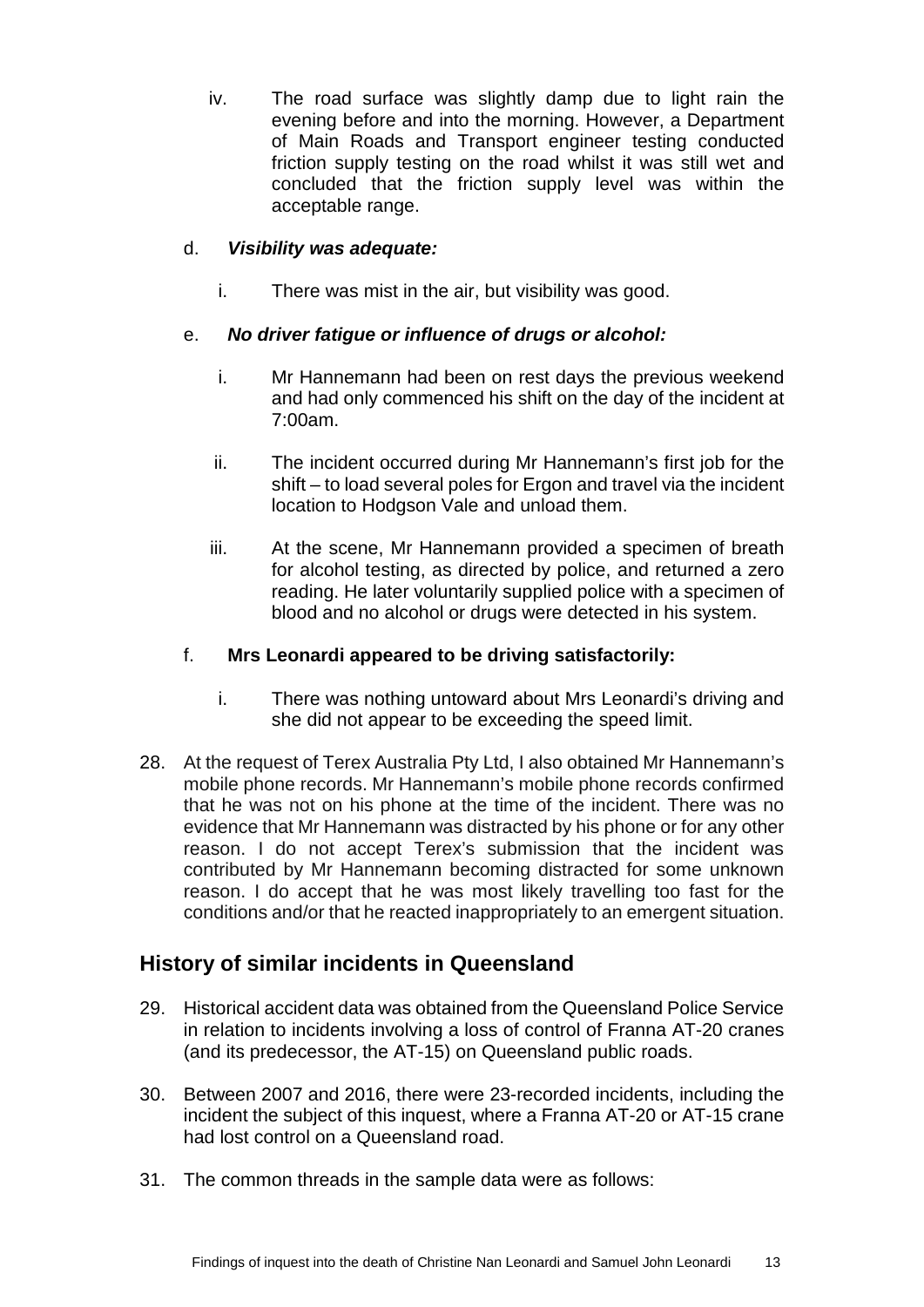- a. All incidents involved a loss of steering control (e.g. over-steering);
- b. Common terminology by drivers and witnesses used to describe the loss of control were: "wobble", "fishtailing" and "swerving";
- c. Most incidents were in the course of employment;
- d. Where there was an estimated speed, most drivers were travelling at a speed of 70km/h or more;
- e. Where there was an estimated speed and the sign posted speed limit was known, most drivers were driving below the sign posted speed limit;
- f. Most drivers were experienced at driving mobile articulated steering cranes on public roads;
- g. Most drivers were not affected by alcohol or drugs;
- h. Most roads were straight, sealed, level, and dry;
- i. Most incidents occurred in daylight conditions and with good visibility; and
- j. Many incidents involved the crane driving over an undulation such as: a bump, a pothole, off the shoulder of the road, a bridge crossing.
- 32. Most incidents were single vehicle incidents and resulted in injuries or death. Whilst most incidents did not result in the death of the driver or others, they could have easily done so. Examples of outcomes included the crane:
	- a. Tipping over;
	- b. Colliding with other vehicles, including trucks;
	- c. Narrowly avoiding an oncoming fuel tanker;
	- d. Driving through guard rails over highway median strips;
	- e. Crossing onto oncoming lanes;
	- f. Jackknifing across the road,
	- g. Hitting the side of a bridge; and
	- h. Landing in a creek.
- 33. Both Terex Australia Pty Ltd and the National Heavy Vehicle Regulator have submitted that this sample data is unreliable and that I cannot draw any meaningful conclusions from it. I acknowledge that the data has limitations. For example, not all of the drivers provided statements to the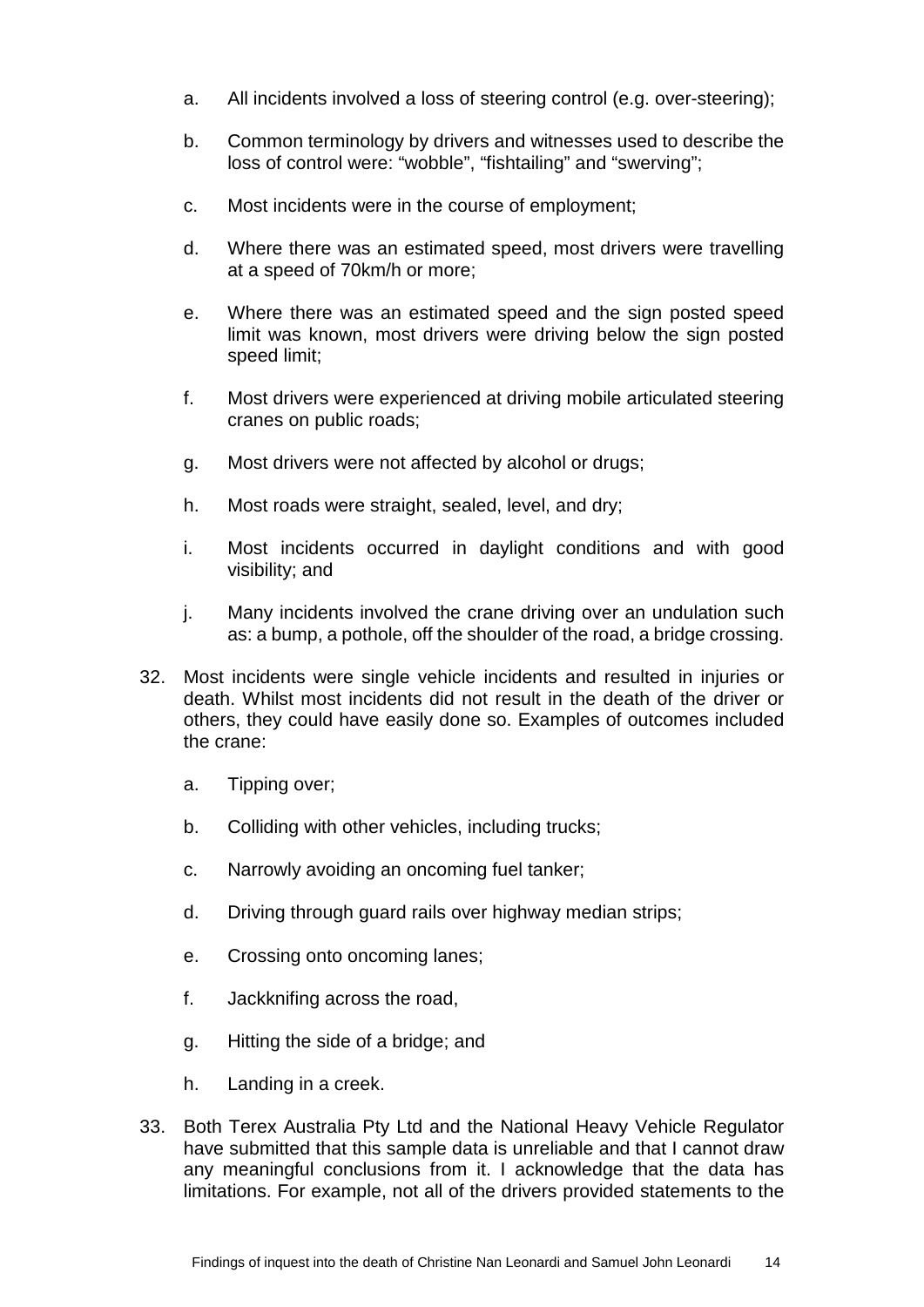police and none of the drivers, except for in this case, were crossexamined in an inquest.

- 34. I also acknowledge that drivers are not always honest about their speed and that sometimes honestly held perceptions may not reflect reality. However, all of the drivers and witnesses in the sample data were unrelated to each other, yet the same themes regarding speed and wobbling continued to come up.
- 35. Much was also made of the fact that the sample data was not necessarily representational of the entire pool of mobile articulated cranes in use on the roads. Whilst the sample data does not provide overall statistics, I am of the view that the 23 incidents do provide a useful snapshot of what is most likely a much larger issue. This is not 'illegitimate circular reasoning', as submitted by Terex. The basis for this view is that:
	- a. As at 6 April 2017, there were 637 Franna AT-20 cranes registered in Queensland, yet there have been 1,467 Franna AT-20 cranes sold in Australia;
	- b. Franna AT-20 cranes were introduced to the market in 2000. But the accident data only covers from 2007 onwards;
	- c. The data only covers a 9 year period out of 39 years that mobile articulated cranes have been on the market;
	- d. Franna AT-20 cranes only make up around a third of the mobile articulated steering cranes on the market;
	- e. The data only covers incidents reported to the police; and
	- f. The data only covers incidents in Queensland.
- 36. The National Heavy Vehicle Regulator has questioned why we focused on the AT-20 model for the purposes of the inquest. We focused on this model because it was the same model as the crane involved in the incident, which was the subject of the inquest. Also, the names of all of the other models over the years were unknown to us until further information was provided by Terex in response to a request for information just prior to the commencement of the inquest.
- 37. I note that the National Heavy Vehicle Regulator has expressed a willingness to conduct further research in relation to historical accidents nationwide. I support this measure. However, I am quite concerned about the approach that the National Heavy Vehicle Regulator seems to intend on taking with this exercise.
- 38. Firstly, the National Heavy Vehicle Regulator has indicated that they wish to delay taking action until better quality information is obtained. In my experience, the nature of road accidents is such that there will never be high quality information, no matter how much further research is undertaken. It is incumbent upon decision makers not to delay important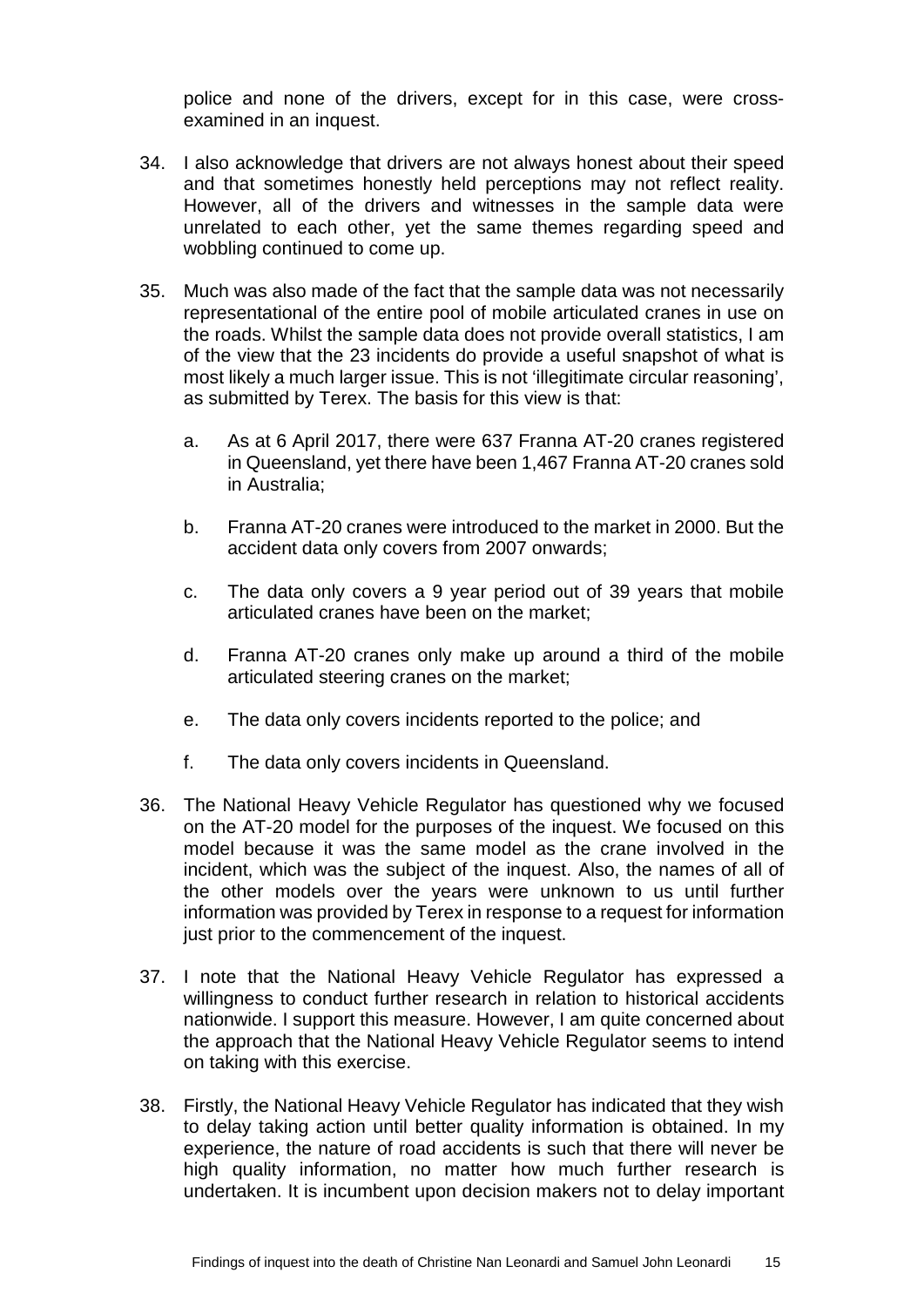public safety regulation such as the imposition of speed and road restrictions on mobile articulated steering cranes in pursuit of perfect data. The trends are already clear enough from the sample data, and in any event, they need go no further than the deaths of Mrs Leonardi and Samuel Leonardi.

39. Secondly, the National Heavy Vehicle Regulator seems to be of the view that if it cannot be statistically demonstrated that mobile articulated steering cranes have historically caused more fatalities on the roads compared to other heavy vehicles, the National Heavy Vehicle Regulator will not take action to limit their speed. I cannot see the point of comparing mobile articulated steering cranes to other heavy vehicles. They are different. And so what if other heavy vehicles have caused more fatalities on the roads than mobile articulated cranes? This may mean that more action should be taken to identify ways to make other heavy vehicles safer. It shouldn't mean that no action is taken to make mobile articulated steering cranes safer. (My reasoning as to why I am recommending a 60km/h speed limit for all mobile articulated steering cranes is outlined further below).

## <span id="page-18-0"></span>**Why it is difficult to re-gain control of a mobile articulated steering crane after a loss of control at speed**

- 40. Mobile articulated steering cranes have several features, which make them different to trucks, buses, cars, and even other cranes.
- 41. Their unique characteristics make it difficult to re-gain control in the event of a loss of control at speed. This incident and the majority of incidents in the sample data demonstrate that even experienced drivers can experience difficulties. The unique characteristics of mobile articulated cranes are as follows.

### <span id="page-18-1"></span>*Frame steering results in the driver rapidly rotating in the direction of steering*

- 42. Trucks, buses and cars have 'Ackerman steering', meaning they are steered by turning the front wheels. The body of these vehicles do not rotate, only the front wheels. Therefore, the driver stays with the body of the vehicle when the vehicle turns.
- 43. Whereas, mobile articulated cranes have 'frame steering'. They steer by bending the crane in the middle, which in effect turns the front wheels in relation to the rear wheels. A driver of a mobile articulated crane does not steer with the front wheels. The driver is physically and rapidly rotated with the front half of the cabin in the direction of steering. This leads to a different sensation by the crane driver.

### <span id="page-18-2"></span>*Hydraulic cylinders and lack of feedback leads to 'twitchy' steering*

44. Mobile articulated cranes use hydraulic cylinders to push the two halves of the vehicle's body apart to generate steering.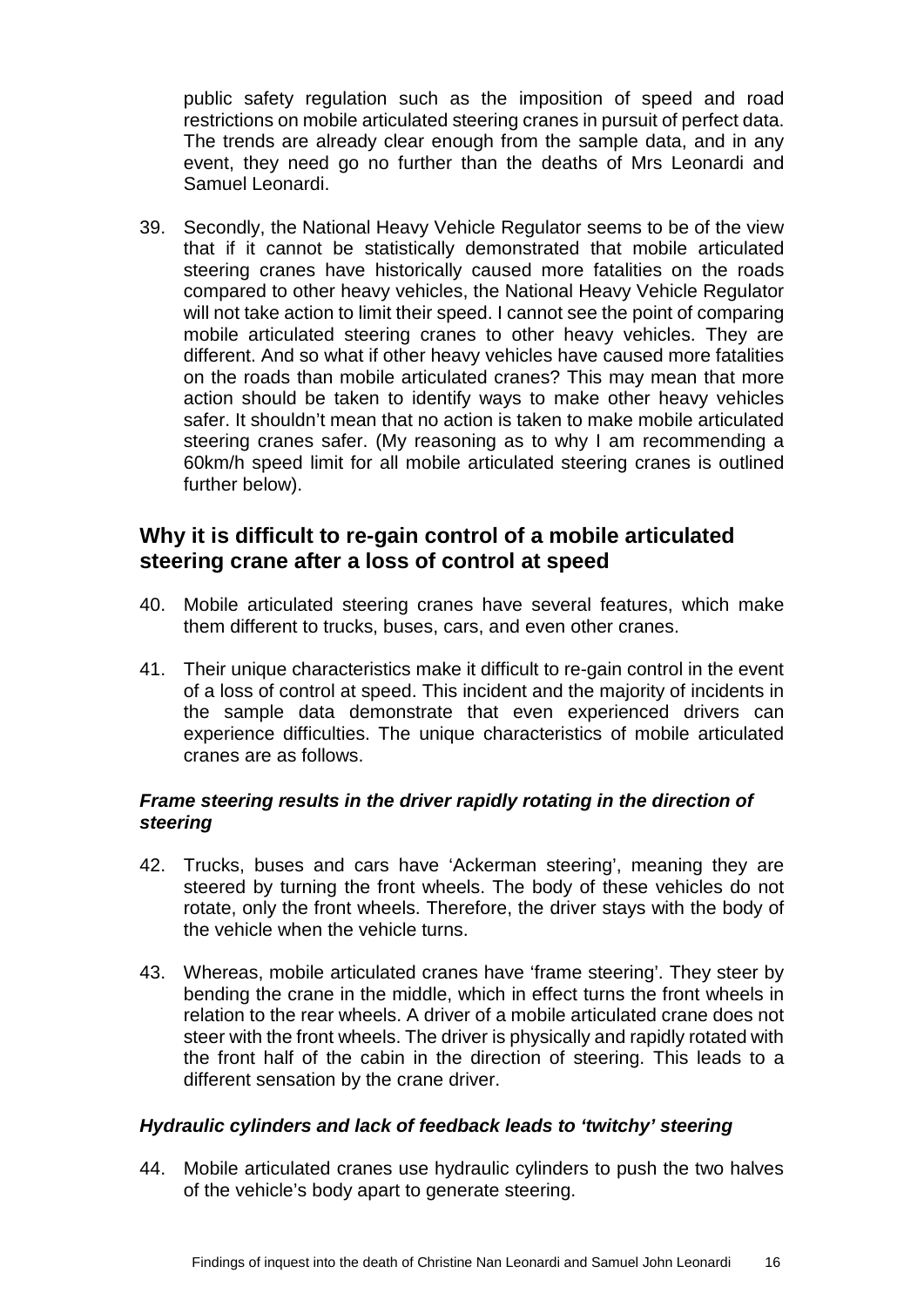- 45. There is little feedback in the steering wheel and the response from the hydraulic system makes the steering change sharply when the steering wheel is rotated rapidly (i.e. it is 'twitchy').
- 46. The lack of feedback in the steering wheel means that the steering wheel can be turned very quickly with little effort. This can lead to over-steering (i.e. where the driver's steering over-corrects and turns too far).

#### <span id="page-19-0"></span>*Front wheels do not naturally straighten up*

- 47. The front wheels of trucks, buses and cars have castors. This means that they tend to act like the castor wheels on a shopping trolley. When the steering wheel is released after a turn is completed, the castor effect tends to bring the wheels back into a straight line.
- 48. Whereas, in mobile articulated steering cranes, when the steering wheel is released, the steering does not tend to naturally straighten up. This means that the driver must always remain very attentive and active with their steering.

#### <span id="page-19-1"></span>*Extraordinarily harsh suspension*

- 49. The suspension on mobile articulated steering cranes is extraordinarily harsh. This means every bump and undulation in the road is felt by the driver.
- 50. An air suspended seat is also fitted to Terex manufactured mobile articulated cranes, which means that the driver bounces up and down a reasonable amount relative to the vehicle as result of road roughness.
- 51. The harsh suspension comes about because when the crane is being used as a crane, it needs to lift up a heavy load at the front. The entire load must be supported by its front suspension.
- <span id="page-19-2"></span>52. Mobile articulated cranes are specifically intended to drive around work sites with the load suspended at its front. This stands in strong contrast to other mobile cranes, which cannot travel while suspending a load. Other mobile cranes use extendable legs to deal with the large lifted loads and use dedicated road suspension when travelling along roads.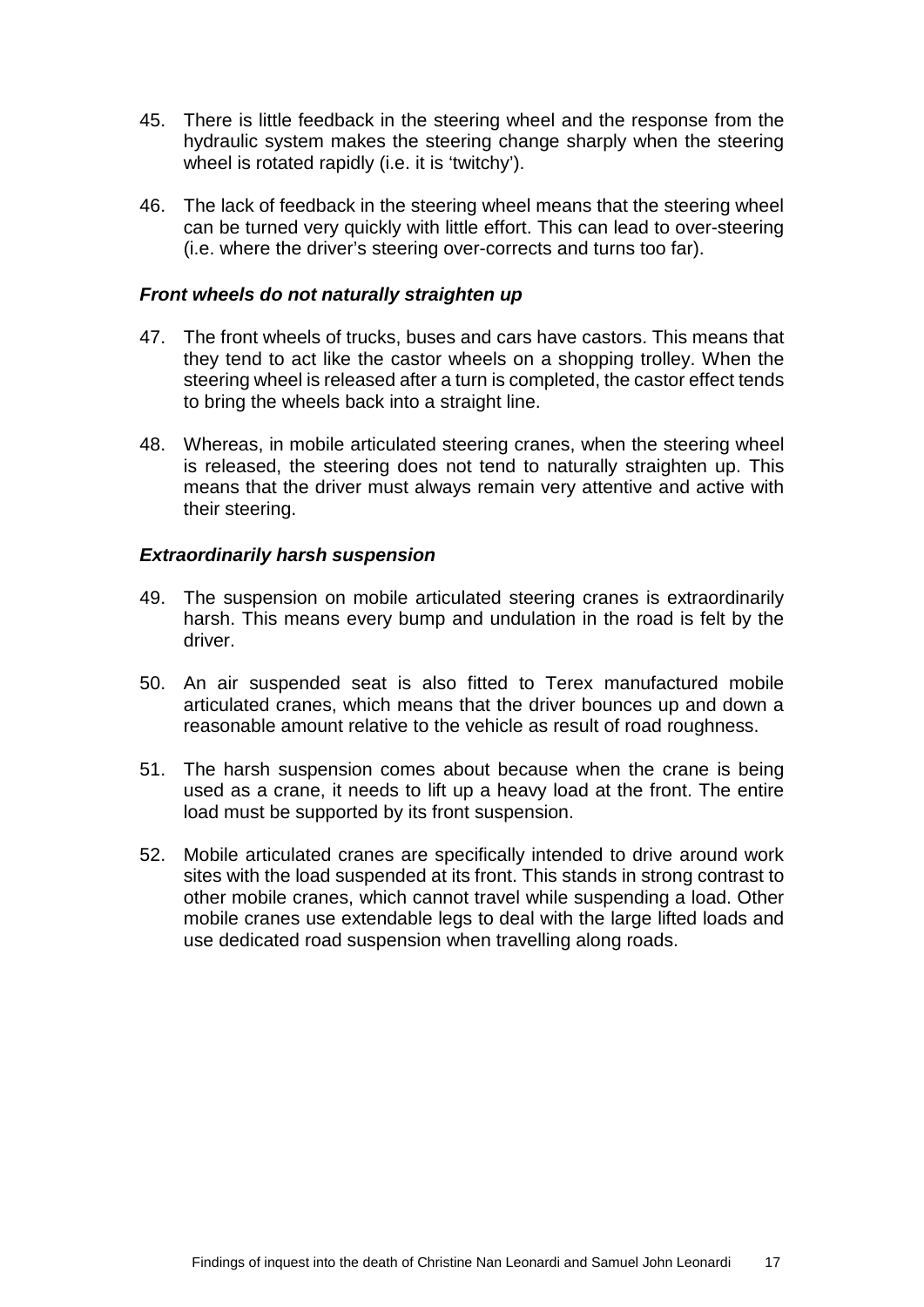# **The need to impose a 60km/h speed restriction**

- 53. A key question for this inquest was to determine the safest speed for mobile articulated steering cranes on public roads.
- 54. The current situation in Queensland is that mobile articulated cranes have a regulated speed restriction imposed on them of 90km/h. In New South Wales and the Australian Capital Territory, the speed restriction is 80km/h and in all other States there appears to be no speed restriction.
- 55. The reason for the lower speed restriction in New South Wales is that there is a recognition by the Transport Roads and Maritime Services in their *Vehicle Standards Information Sheet No 30*, (last updated on 13 September 2012) that vehicles with a hydraulic steering system on public roads *usually lose sensitivity when driven at high speeds*. The default speed restriction is set at 45km/h. An exemption can be granted if independent handling and performance testing by the manufacturer can demonstrate that the vehicle can be safely driven to its maximum speed. In 2003, Terex retained an independent company to test the Franna AT-20 crane and a successful application was made to allow all Franna cranes to be driven at speeds of up to 82km/h (which was later reduced to 80km/h).
- 56. From 2014, Terex Australia Pty Ltd set the internal speed limiters in Franna AT-22 cranes to 80km/h for vehicles delivered to New South Wales only. For deliveries to all other States and Territories, the internal speed limiter is set at 90km/h. Additionally, the engine brakes are set at 5km/h above the internal speed limiters.
- 57. The recent application by the Queensland Department of Transport and Main Roads to the National Heavy Vehicle Regulator to impose speed restrictions of 80km/h on mobile articulated steering cranes and the decision by the National Heavy Vehicle Regulator to await the outcome of this inquest is acknowledged.
- 58. In my view, the continued inconsistency in approach between jurisdictions and by Terex is unsatisfactory. The question then becomes what is the appropriate speed restriction, if any?
- 59. Dr Casey recommended that all mobile articulated steering cranes be speed restricted to:
	- a. 60km/h; or
	- b. 80km/h providing that systems are fitted to the cranes to assist with stability control and that drivers are educated on what to do if instability occurs.
- 60. Dr Casey acknowledged that there are currently no commercially available electronic stability control systems for mobile articulated steering cranes.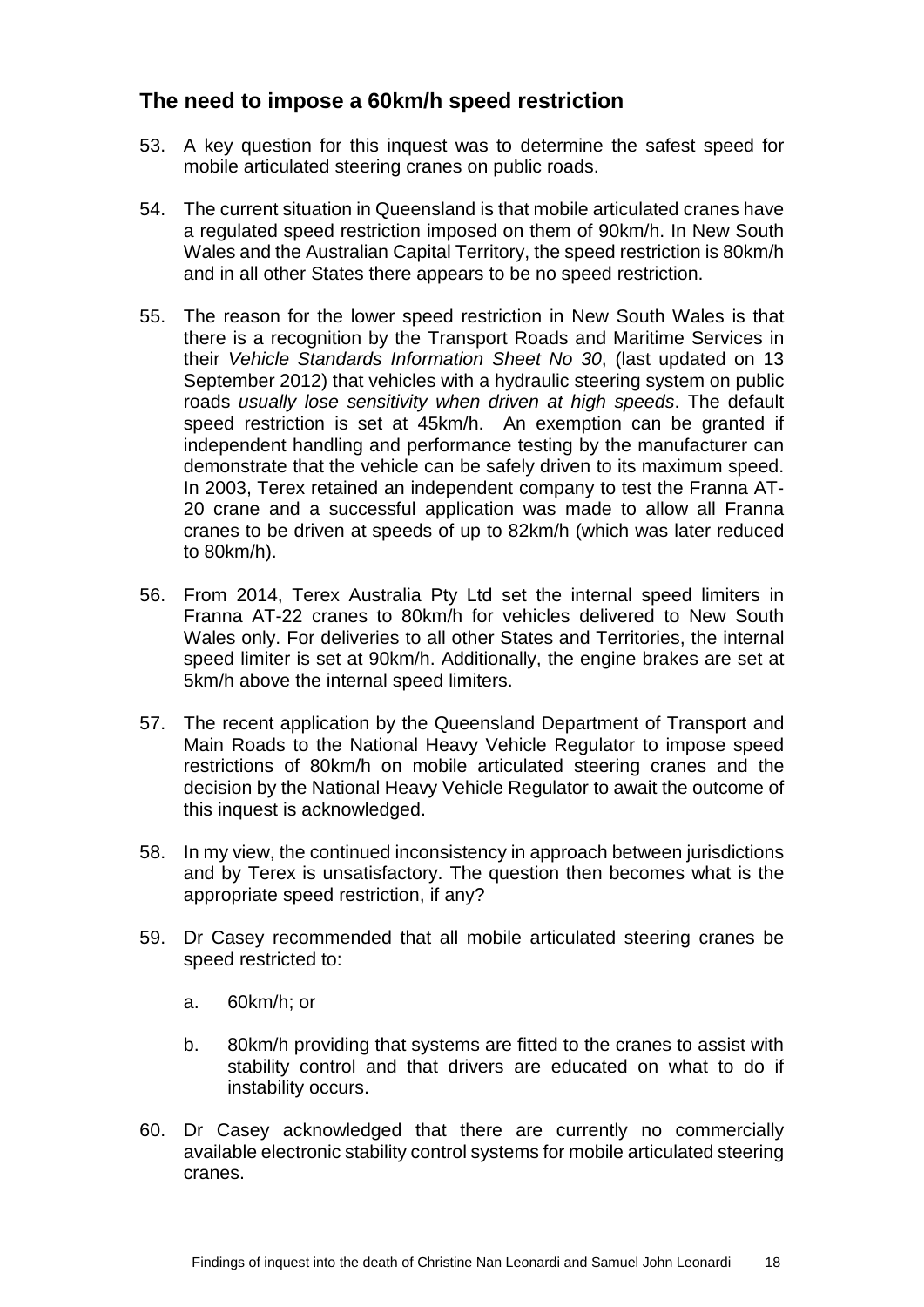- 61. The basis for Dr Casey's recommendation (of 60km/h in the current state of affairs) was that:
	- a. The historical accident data for the Franna AT-20 crane had a strong thread of commonality in terms of the circumstances and terminology used such as 'wobbling' and 'snaking', which indicated to him that there was lateral instability. He had investigated all manner of car accidents and truck accidents. The descriptors "lost my brakes", "skidded", "went around a corner, and couldn't control it" were very common in other vehicle incidents but not "wobble". This indicated to him that this was an issue unique to mobile articulated steering cranes;
	- b. Most of the incidents in the sample data that related to instability tended to be at speeds above 60km/h and it seemed to Dr Casey that a speed reduction to 60km/h would have prevented them. 60km/h would not avoid all instances of instability but it would give the driver an ability to regain control;
	- c. In Dr Casey's experience, it is widely accepted that speed is always detrimental to a vehicle's stability. In simple terms, as speed increases, the forces that are generated by some vibration can also increase. Furthermore, the time that the driver has to properly respond decreases.
	- d. It was acknowledged by Dr Casey that the sample data did not provide statistical evidence of the number of incidences, and that there were a number of drivers who may never have experienced lateral instability. However, it was Dr Casey's view that even if lateral instability does not occur very frequently, that does not necessarily mean there is no problem that requires addressing. A correlation was drawn with vehicle recall notices. It is common for recall notices to be issued in the interests of public safety, even though the actual number of vehicles that experience the problem is small.
- 62. Dr Griggs recommended that mobile articulated steering cranes be speed restricted to 82km/h.
- 63. The basis of Dr Grigg's recommendation was:
	- a. That it was not unreasonable to restrict the speed of the mobile articulated steering cranes to the limits of what they have been tested to. In 2003, the Franna AT-20 crane was tested up to 82km/h for a lane change, which Dr Griggs considered to be the beginning of a slalom manouevre (this testing will be discussed further below);
	- b. Not all of the incidents in the sample data would have been avoided at a speed of 60km/h;
	- c. A speed limit of below 80km/h can create a hazard in traffic situations; and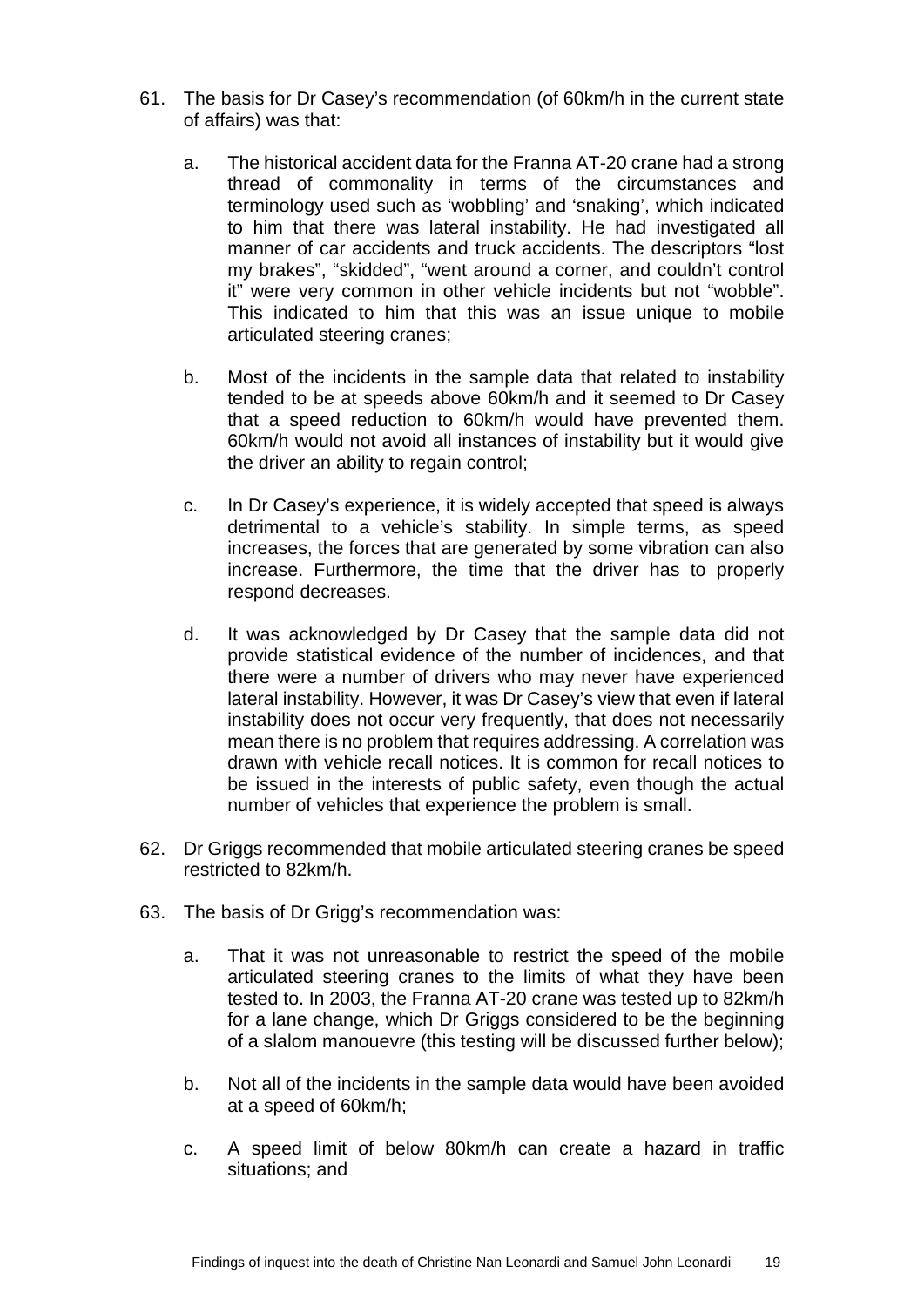- d. There does not appear to be a substantial risk of loss of control because there are lots of mobile articulated steering cranes out there, which have been driven by drivers for a number of years uneventfully.
- 64. Terex Australia Pty Ltd holds 95% of the market in Australia for mobile articulated steering cranes. It is their view that their cranes can be safely driven up to 95km/h. The basis for their view is:
	- a. The 2003 testing by Commercial Vehicle Design Services Pty Ltd. That testing compared the performance of a Franna AT-20 crane to a laden Isuzu truck at a raceway in Ormeau, Queensland. Three tests were conducted:
		- i. Slalom testing at 45km/h around cones spaced 30m apart, and at 60km/h and 65km/h around cones spaced 40m apart;
		- ii. A high speed lane change at 85km/h on a lane 4m wide with a 50m cross over interval between the alternate lanes; and
		- iii. A braking test at 40km/h, 60kmh and 82km/h in accordance with Australian Design Rule 35/01.

The assessor, Mr Kit Beakley, concluded that the Franna AT-20 crane displayed no adverse operating characteristics at speeds up to 82km/h and that it safely equaled the performance of the Isuzu truck;

- b. Terex's experience over many years has been that their vehicles have been operated safely at speed. They have manufactured 4,300 mobile articulated steering cranes over the past 39 years. They estimate that the mobile cranes travel on average 10,000km per year per vehicle on public roads, which they claim equates to 500 million km of road travel;
- c. No demonstrated safety reason exists for a speed restriction. As with any vehicle, accidents can happen when drivers become distracted, drive too fast for the conditions, or react inappropriately to emergent situations. Lateral stability occurs in circumstances of 'abnormal operation of the vehicle' and does not occur when 'operated competently';
- d. That every new crane manufactured by Terex undergoes the following two separate road tests on public roads:
	- 1. A pre-paint road test (including a road test whilst driven by a Terex employee to the subcontractor painters and back); and
	- 2. A final inspection road test by a Terex employee.

In total, these tests equate to in excess of two hours. Over the years, Terex has driven its cranes to various subcontractor painters located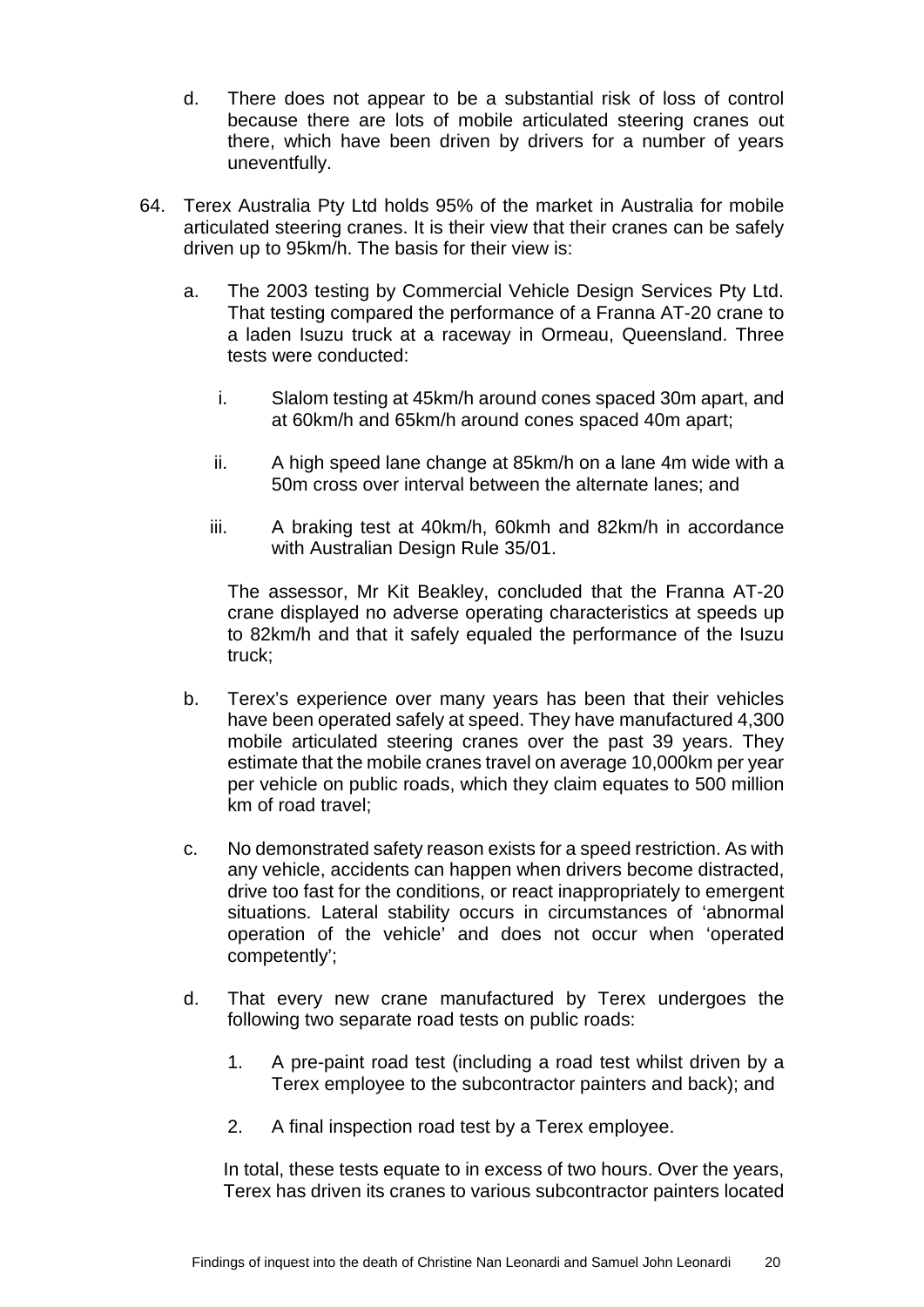in Clontarf and Virginia, some distance from their Eagle Farm facility. On each of these road tests, there have been no issues reported as to the crane's inability to be driven safely on public roads; and

- e. On 12 May 2017 in the lead up to the inquest, the current model Franna AT-22 crane was driven by a Terex employee a few times down Ruthven Street where the incident that led to Mrs Leonardi's and Samuel's deaths occurred. This testing was recorded on a series of videos provided to me. Extracts were played during the inquest. Terex is of the view that the testing validated the ease at which a Franna crane can travel on that stretch of road. They submit that the testing showed that the crane operated safely when driven at speeds up to 90km/h (where it was signposted that it was legal to travel at this speed).
- 65. I am of the view that Dr Casey's recommendation of a 60km/h speed restriction should be adopted because:
	- a. Speed was a primary cause of the inability of Mr Hannemann to regain control of the mobile articulated steering crane, which led to Mrs Leonardi's and Samuel's death;
	- b. Most of the loss of control incidents in the sample data, where the speed limit was estimated, were at speeds above 60km/h. This indicates that speed was also a primary factor in those incidents and that a reduction in speed to 60km/h is likely to substantially reduce the number of future accidents;
	- c. Whilst the number of mobile articulated steering cranes losing control on public roads might not be high, relative to other vehicles or the number of mobile cranes on the road, the repercussions in the event of an accident are significant. The circumstances and causes of the incident leading to the deaths of Mrs Leonardi and Samuel are a timely reminder of this. These cranes are up to 40 tonne in weight, driving at high speeds. They can easily cause mass casualties in the event that they cross multi lane highways, collide with other vehicles, pedestrians, and infrastructure such as power lines and homes);
	- d. The unique characteristics of mobile articulated steering cranes mean that in the event that a crane loses control, even the most experienced drivers can have difficulty regaining control. The cranes are simply not primarily designed for road travel at high speeds like other road vehicles;
	- e. Common sense dictates that a speed restriction of 60km/h will decrease the chances of the crane losing stability in the first place, or at least decreasing the escalation of lateral instability. In the event that the crane still loses control, a speed restriction will reduce the reaction time needed by the driver to respond to the emergent situation;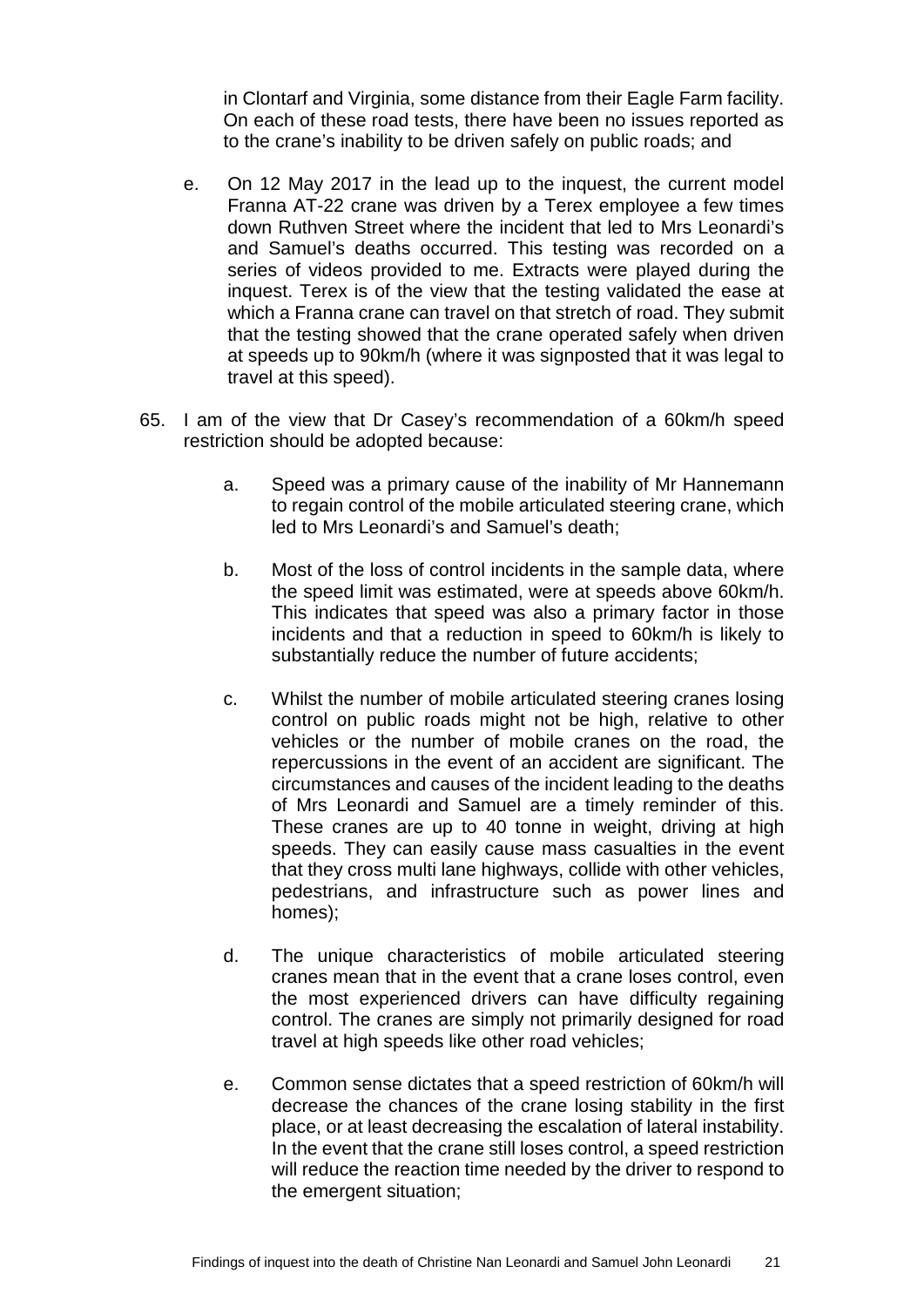- f. Additional training and driver education and guidance will assist but you will never be able to eliminate the human element from accidents. Humans will make mistakes, but the price should never be serious injury or death. A regulatory and engineering control such as a speed restriction (and an internal speed limiter) is needed;
- g. The 2003 testing of the Franna AT-20 crane was limited because of its limited scope and parameters. For example:
	- i. A Franna AT-20 crane was tested, not all mobile articulated steering cranes found on public roads. Although it is acknowledged that Terex have submitted that they have also tested other models;
	- ii. The testing was only conducted at 65km/h in a slalom manouevre, 85km/h in a lane change, and 82km/h for braking. The crane was not tested at its maximum rated travel speed of 90km/h, nor at its maximum achievable speed of 95km/h;
	- iii. The testing was conducted in ideal conditions, which do not necessarily replicate the reality on public roads. The testing was on a flat, smooth, dry, bitumen road in perfect weather conditions, and without traffic; and
	- iv. An experienced driver was used, who was anticipating the manouevres.
- h. The pre-paint tests and final inspection road tests conducted by Terex are not specifically designed to test the effect that various speeds and conditions have on the lateral stability of the crane, or on the ability of a driver to respond;
- i. A few successful runs by a Terex employee down Ruthven Street in a Franna AT-22 crane is of limited weight. Yes, it proves that on those occasions, there were no difficulties with the handling of the crane and no loss of control at a speed of up to 90km/h. However, as Dr Casey explained, this also shows that there will always be an element of random stochastic behavior in accidents. In other words, you can conduct a test, seemingly over the same conditions and it may occur sometimes, and may not occur at other times. This did not mean it will, and cannot, occur. The loss of control, and inability to regain control, of Mr Hannemann's crane down the same stretch of road is proof of this; and
- j. I acknowledge that companies such as Loughlin Crane Hire, which are primarily 'taxi crane' businesses, will be financially impacted. This is because they have built their businesses around a high volume of small crane jobs within a relatively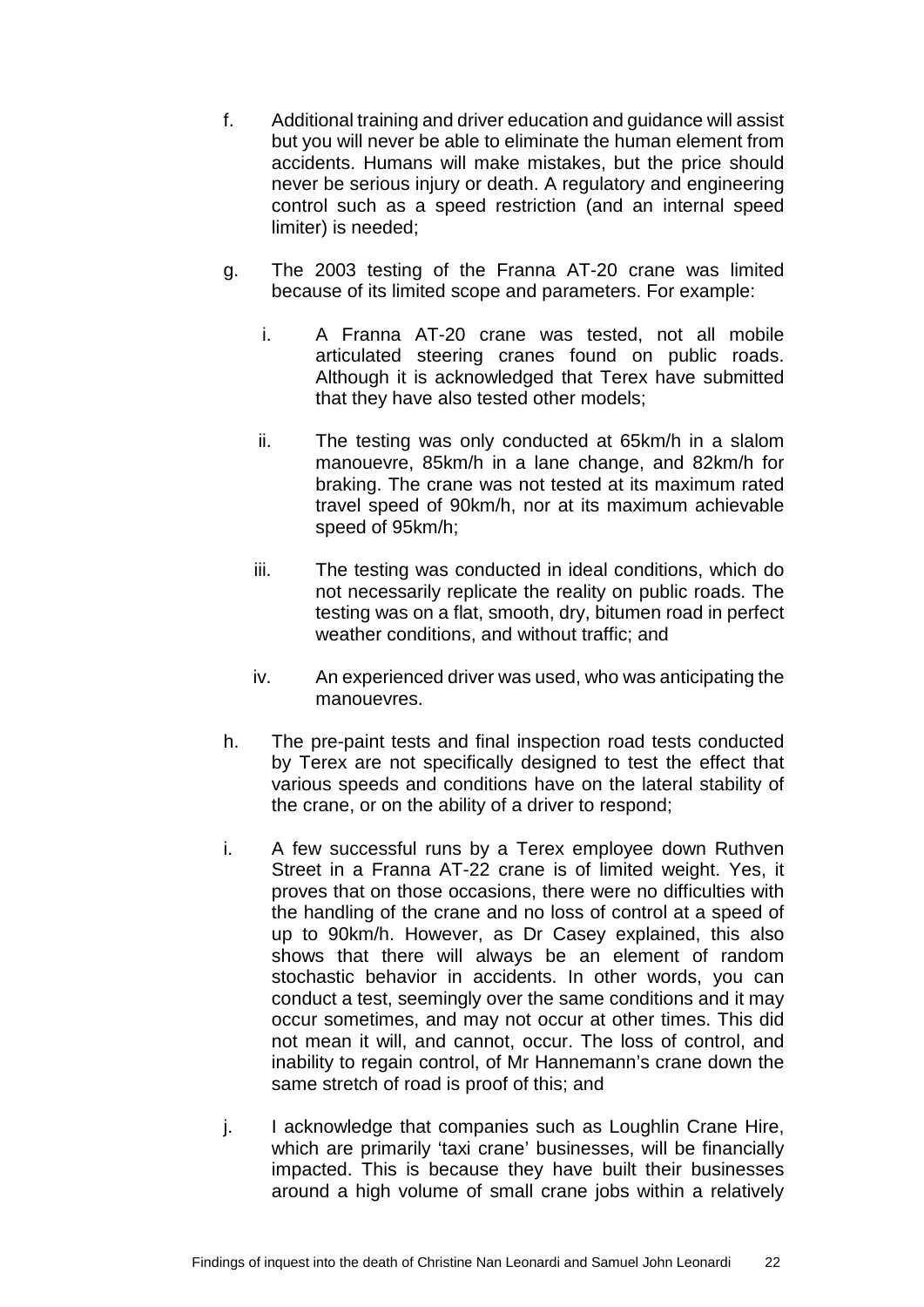small radius from their depot. They rely on the dual-purpose nature of mobile cranes to be able to drive the cranes from job to job.

A restriction of speed will mean that the cranes will be restricted from certain motorways and roads. This will result in a requirement to transport the cranes by truck if an alternative route cannot be found. Extra cost is caused by the need for extra labour, time, and potentially machines and traffic control to load and unload vehicles on public roads. But this is no different to the existing towing requirements for other types of cranes in the industry.

Over longer distances, some companies, such as Loughlin Crane Hire, are already towing mobile articulated steering cranes anyway because it is more economical (i.e. it is quicker and there is less tyre wear on the cranes).

Increasing demand for tow trucks and tow truck drivers may even increase employment.

In any event, additional costs caused by a change to speed limits will apply to all crane businesses in the same situations, equally. Therefore, all taxi crane businesses will face increased costs and this should therefore be able to be passed on to consumers without any competitive disadvantage. In my view, this is a small price to pay for safer roads.

The commercial impact on industry should never be given more weight over human lives. The aim should always be to conduct business as safely as possible.

## <span id="page-25-0"></span>**The need to impose road restrictions**

- 66. The Queensland Department of Transport and Main Roads has explained that there is no speed threshold that is used to prohibit certain classes of vehicles from entering motorways. The challenge is about risk management in ensuring that road users are safe.
- 67. It is the Department's view that differential speeds cause more incidents on multi-lane motorways where there is a mix of traffic changing lanes more frequently and could be confronted with a very slow moving vehicle.
- 68. The Queensland Department of Transport Main Roads currently manages slow moving or vulnerable vehicles on motorways by erecting restricted road access signs at motorway entrances. These signs currently prohibit pedestrians, cyclists, moped riders, tractors and animal riders. Section 97 of the *Transport Operations (Road Use Management – Road Rules) Regulation 2009* (Queensland Road Rules) provides that it is an offence if a driver drives on a road to which a road access sign applies if the vehicle they are driving is indicated on the sign. Section 125 of the Queensland Road Rules further provides that it is an offence for a driver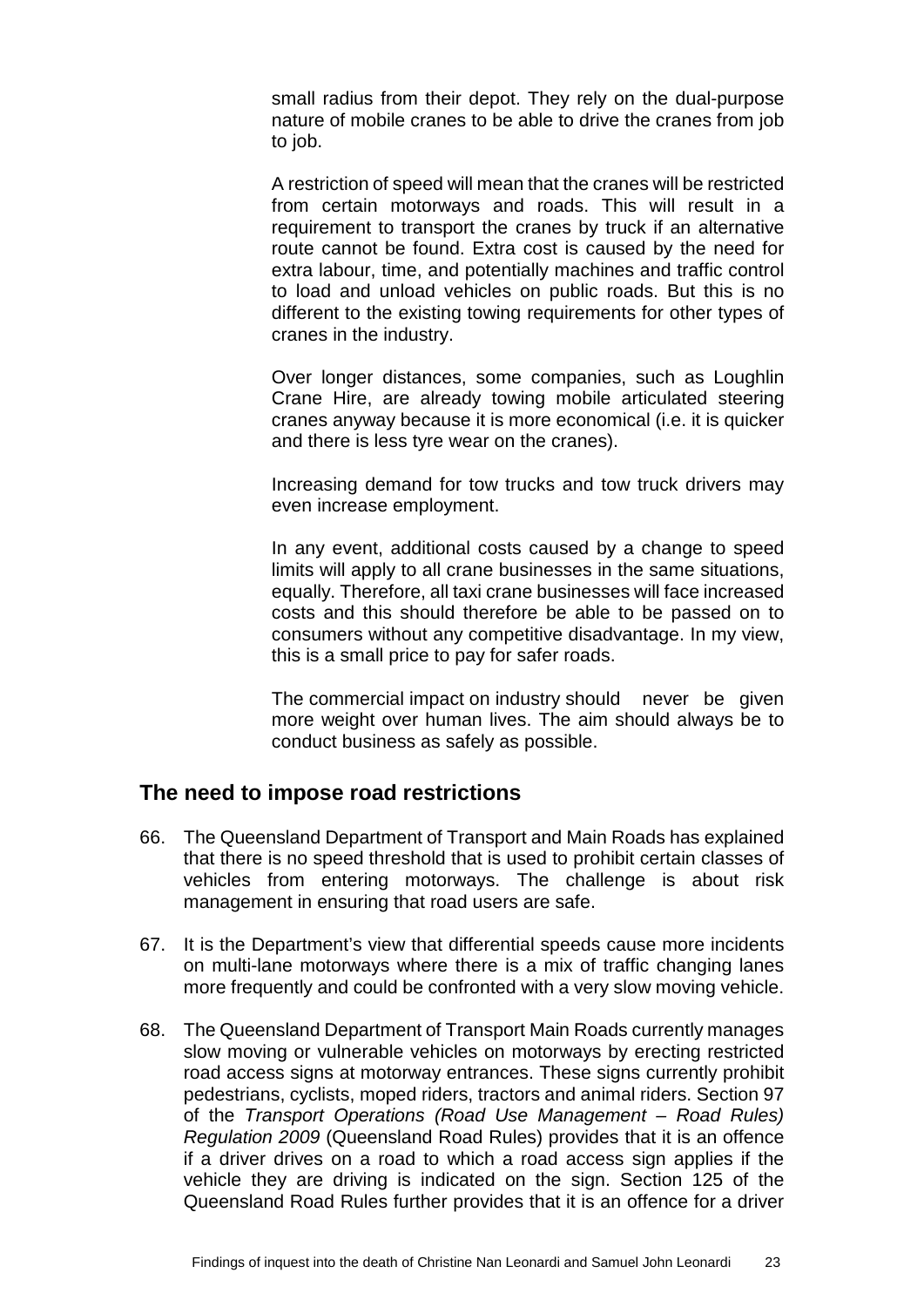to unreasonably obstruct other vehicles by driving abnormally slowly when there is no reason. The example provided in the rule is a driver driving at a speed of 20km/h on a length of road to which a speed limit of 80km/h applies when there is no reason for the driver to drive at that speed on the length of road.

- 69. In my view, in the event that a 60km/h speed restriction is imposed on all mobile articulated steering cranes, those vehicles should also be restricted from being driven on high-speed roads such as motorways, where it is assessed that a speed restriction of 60km/h will be unsafe for other motorists.
- 70. I agree with the Queensland Department of Transport and Main Roads' submission that for consistency and regulatory efficiency, this restriction should be included in the proposed amendments to the Notice by the National Heavy Vehicle Regulator in consultation with State and Territory regulators, rather than by local jurisdictions amending their road rules to restrict access to designated high-speed roads.

## <span id="page-26-0"></span>**The need for further lateral stability testing**

- 71. When reviewing this incident, Dr Casey obtained the raw data of the lateral acceleration plots for the 2003 slalom testing of the Franna AT-20 crane.
- 72. He noted that the nature of the tests was such that cones were set up and the crane was driven through these cones in a slalom type manoeuvre. The lateral accelerations were then measured. He compared the 'smoothed' graphs, which were reproduced in the 2003 report presented to New South Wales Transport Roads and Maritime Services, with the 'raw data' plot, which was not.
- 73. Dr Casey noted that the lateral acceleration plot for the raw data had a feature that may be associated with a 'natural vibratory response' of the crane. It appeared to him that the amplitude of the secondary signal could be problematic.
- 74. Dr Casey initially put forward two possibilities as to why the crane in the incident may have initially oscillated back and forth by two inches or so. One could be a 'natural vibratory response', which by definition requires some aspect of the crane to vibrate. This can come about because of expansion and contraction in the hydraulic system that actuates the steering. That is, the hydraulic hoses can expand and contract and this then means that hydraulic fluid is moving in and out of them. The same hydraulic fluid leads to the hydraulic cylinders that control the steering and therefore the steering itself would oscillate back and forth in response. Secondly, the tyres on the crane can also slew laterally.
- 75. I also acknowledge that there is a third possibility raised by Terex, which Dr Casey accepted, and that is that small movements by Mr Hannemann of the steering wheel could have caused the crane to change direction due to the sensitivity of the frame steering system.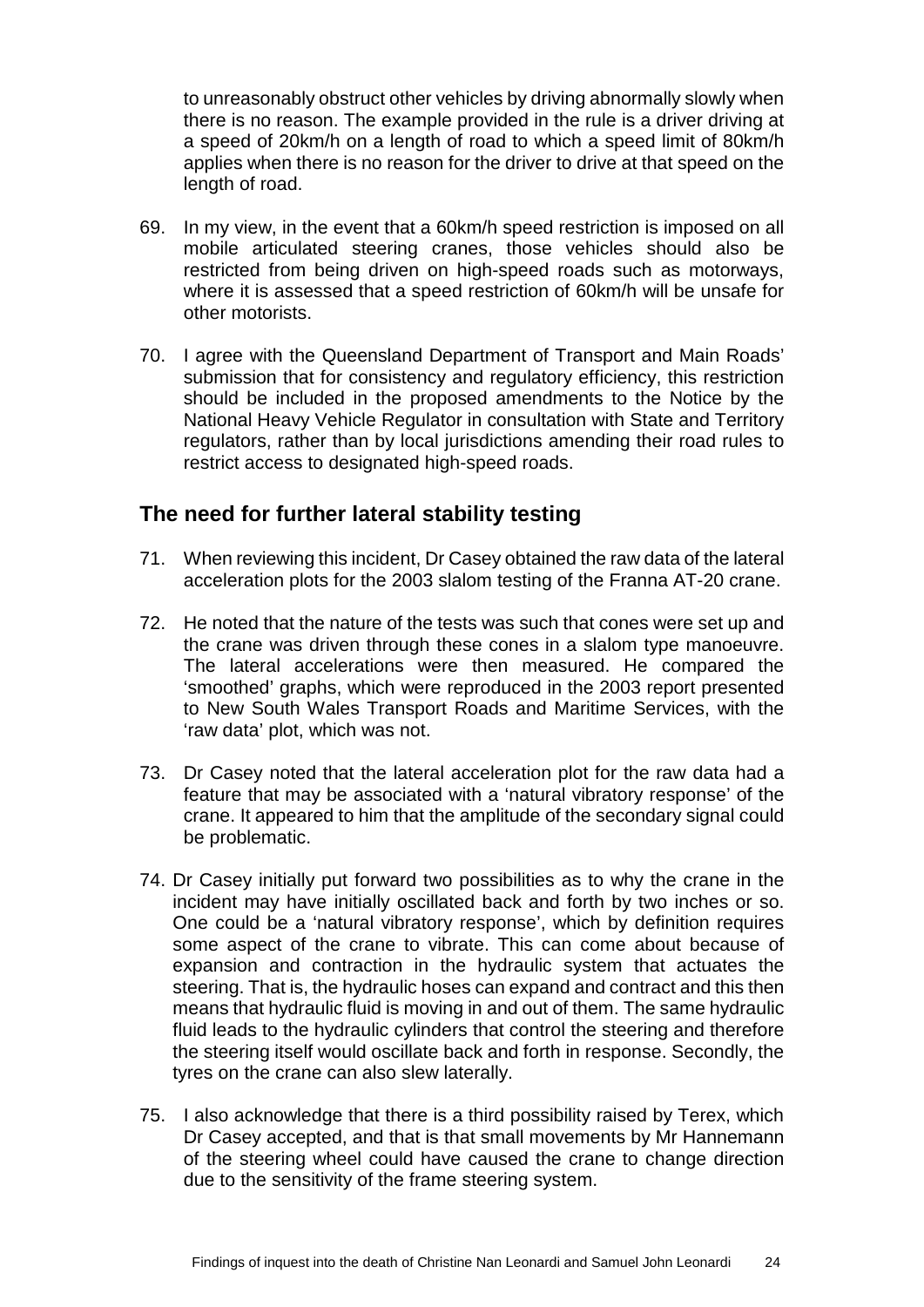- 76. Dr Casey is of the view that a comprehensive engineering investigation of the crane's lateral stability is warranted. I note that the National Heavy Vehicle Regulator has expressed a willingness to conduct this further testing. In my view, this should be encouraged.
- 77. However, such testing should not be used as a reason to delay or avoid the speed restrictions recommended above. Enough is already known to justify speed restrictions. The purpose this further testing would be to determine whether vehicle design improvements are required.

## <span id="page-27-0"></span>**The need to develop electronic stability control systems**

- 78. At present, there are no engineered counter measures installed within mobile articulated steering cranes that would typically be found in other road vehicles.
- 79. Dr Casey is of the view that the best way to increase safety in mobile articulated steering cranes is to prevent instability from occurring in the first place. He is of the opinion that it ought to be possible to adapt at least one of the commercially available counter-measures that deal with vehicle instability. For example:
	- a. An 'Electronic Stability Control' that has been widely adopted in passenger vehicles and trucks for some time. This device detects when a vehicle is skidding and applies the brakes on just some of the wheels to counter the skidding; or
	- b. Systems that allow for the transfer of hydraulic fluid from one side of the steering system to the other.
- 80. Terex Australia Pty Ltd is of the view that no demonstrated safety reason exists for engineered counter-measures and that such a measure is not realistic or workable.
- 81. Terex has also submitted that for an adapted electronic stability control system to have made a material impact on the outcome of the incident the subject of this inquest, it would need to be able to detect the onset of lateral instability, which they submit has not been established to have occurred.
- 82. Terex has advised that they are not in a position to develop an adapted electronic stability control system on their own. They can only do so by way of a partnership or joint venture with a specialist supplier.
- 83. Terex advised that in around June 2015, they made enquiries with several manufacturers of specialised brake control systems about the possibility of adapting an electronic stability control system to its cranes. They were not currently able to offer a commercially available system to Terex. The development lead-time was believed to be in the order of two to four years, with a high-level project development cost of in excess of \$1M.
- 84. Mr Black estimated that it would cost around \$15,000 per unit for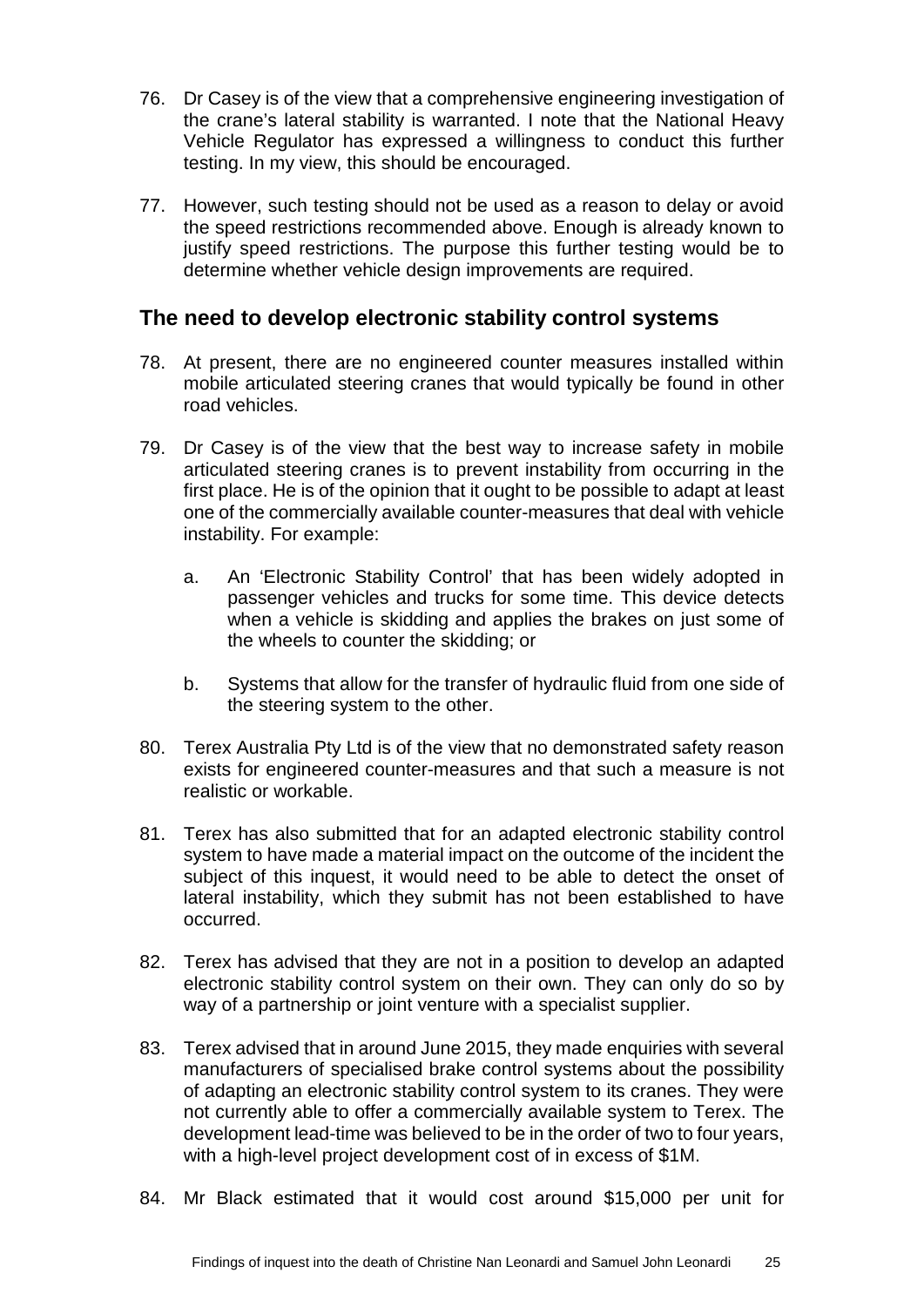electronic stability control to be retrofitted to existing cranes. To put this in context, a Franna AT-20 crane costs around \$405,000 and a MAC 25 costs around \$460,000. Mr Black agreed that \$15,000 per unit would be better spent on developing and fitting electronic stability control than the \$5,000 per unit to fit a monitoring device to cranes. This is because electronic stability control is more of a preventative measure. (There will be further discussion below about monitoring devices).

- 85. I am unable to make a finding as to whether an adapted electronic stability control system would have mitigated or prevented the incident that led to the death of Mrs Leonardi and Samuel because there are too many unknowns. However, I am of the view that further pursuit by Terex Australia Pty Ltd of an electronic stability control device that can be retrofitted to their mobile articulated cranes is a worthwhile endeavor. Such a device may well mitigate prevent serious incidents in the future.
- 86. The imposition by regulators of a speed restriction of 60km/h on these vehicles until they can be fitted with such a device may provide more incentive and demand for such a product.
- 87. I agree with Loughlin Crane Hire's submission that in the event that electronic stability control devices are developed and can be retrofitted in the future, that further consideration should be given to whether this will be voluntary or mandatory, and who will bear the cost of fitment.

## <span id="page-28-0"></span>**The need to change the transport and work health and safety licensing schemes**

- 88. At the time of the incident. Mr Hannemann held a Heavy Rigid driver's licence with the Queensland Department of Main Roads and Transport and a High Risk Work licence with Workplace Health and Safety Queensland. This enabled him to lawfully drive a heavy mobile articulated crane on public roads and on worksites.
- 89. Mr Hannemann had around 7 years prior experience and he had received some induction training with Loughlin Crane Hire. Yet, through his experience, he was under the mistaken belief that it was reasonable to accelerate in the event that a 20-tonne mobile articulated crane lost control on the road, rather than to brake softly. There was also some anecdotal evidence that this may be a common misconception within the mobile crane industry. Mr Hannemann also oversteered the crane, in circumstances where he should have maintained slight movements of the steering wheel. It is not my intention to be critical of Mr Hannemann in what would have been a difficult situation. Rather, what this case (and the sample data) demonstrates, in my view, is that experience counts for nothing, if the correct lessons are not taught.

### <span id="page-28-1"></span>*The licensing scheme for public roads*

90. The driver's licensing requirements for a driver to operate a mobile articulated steering crane on a public road in each State and Territory has now been standardised under a 'National Driver Licensing Scheme'. The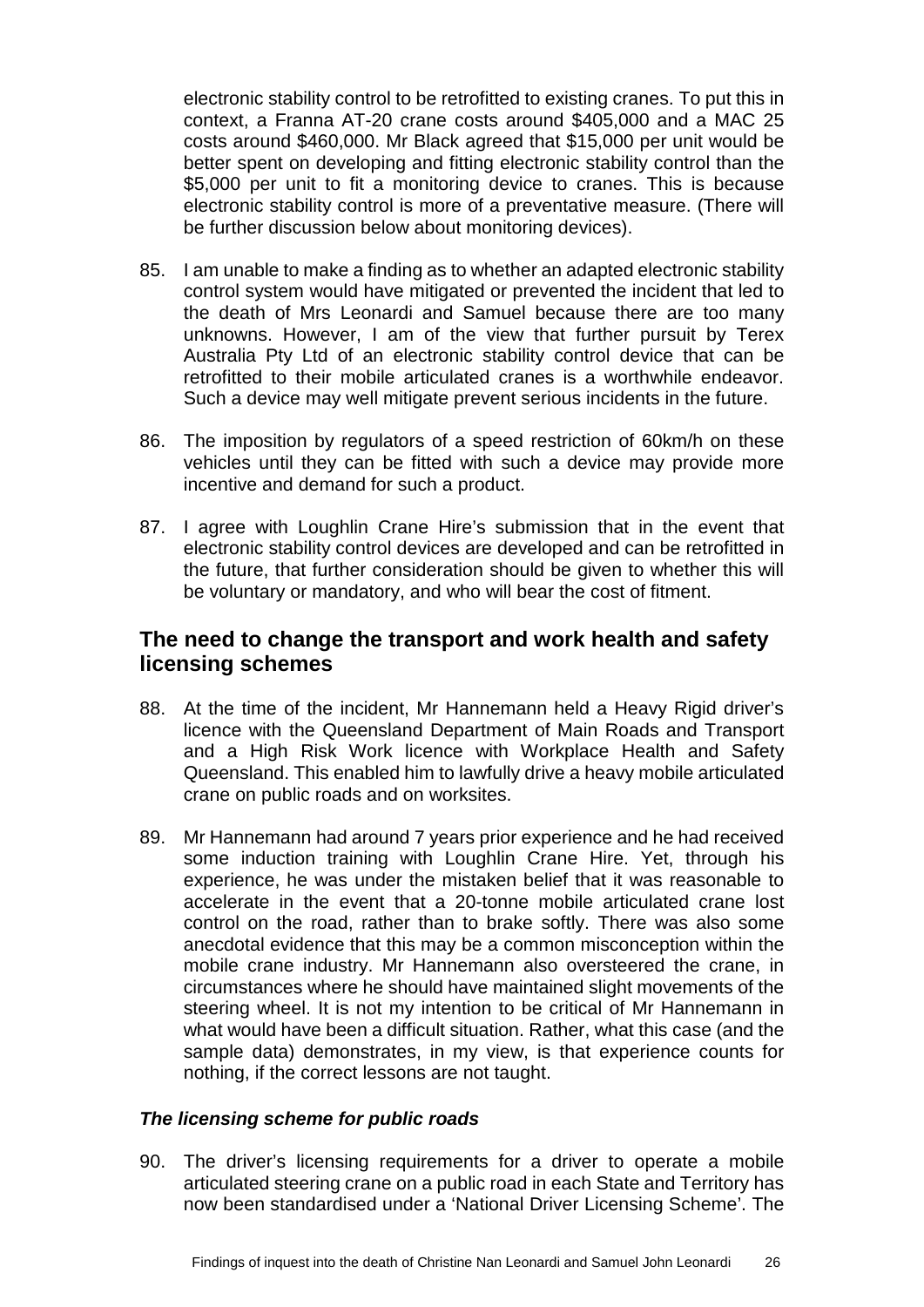National Transport Commission publishes national guidelines. Changes to the national guidelines can only be made with the agreement of the national Registration and Licensing Taskforce, which comprises of senior representatives and advisors from Australian licensing jurisdictions, as well as representatives (in a non-advisory capacity) from New Zealand.

- 91. The terminology may differ between Australian jurisdictions but the substance is the same. In Queensland, a mobile articulated steering crane is classified as a 'Medium Rigid vehicle'. This is the same category as buses and trucks (of more than 8 tonne and not more than two axles). This means that under state legislation, a person only requires a 'Medium Rigid heavy vehicle driver licence' to drive a mobile articulated steering crane on a public road. Drivers seeking to obtain a Medium Rigid licence are not required to nominate what type of heavy vehicle they intend to drive upon attaining the licence.
- 92. Of concern, is that in order to obtain a licence to drive a mobile articulated steering crane on a public road:
	- a. A person must undertake training with a private trainer accredited by the Queensland Department of Transport and Main Roads or a period of supervision with a person who holds an open Medium Rigid licence. Yet, those trainers and supervisors are not required to have actually ever driven a mobile articulated steering crane. Nor is it necessary for the training or supervision to be conducted in a mobile articulated steering crane;
	- b. There is no requirement for a person obtaining a Medium Rigid licence for the purposes of driving a mobile articulated steering crane on public roads, to undertake the training or supervision in a mobile articulated steering crane;
	- c. There are no guidelines as to how a person should be trained to competently and safely drive a mobile articulated steering crane on a public road;
	- d. In the written licensing test, there are no specific questions about mobile articulated steering cranes. There are no questions about their unique handling characteristics and no questions about emergency procedures in the event that a mobile articulated steering crane loses control; and
	- e. In the practical licensing test, there is no requirement, or ability, to do the test in a mobile articulated steering crane. The test must be conducted in either a truck or a bus.
- 93. The Queensland Department of Transport and Main Roads acknowledges that the evidence presented at the inquest supports a proposition that further training and assessment of mobile articulated crane drivers may be beneficial. However, they submit that:
	- a. They do not conduct driver training for any type of vehicle. They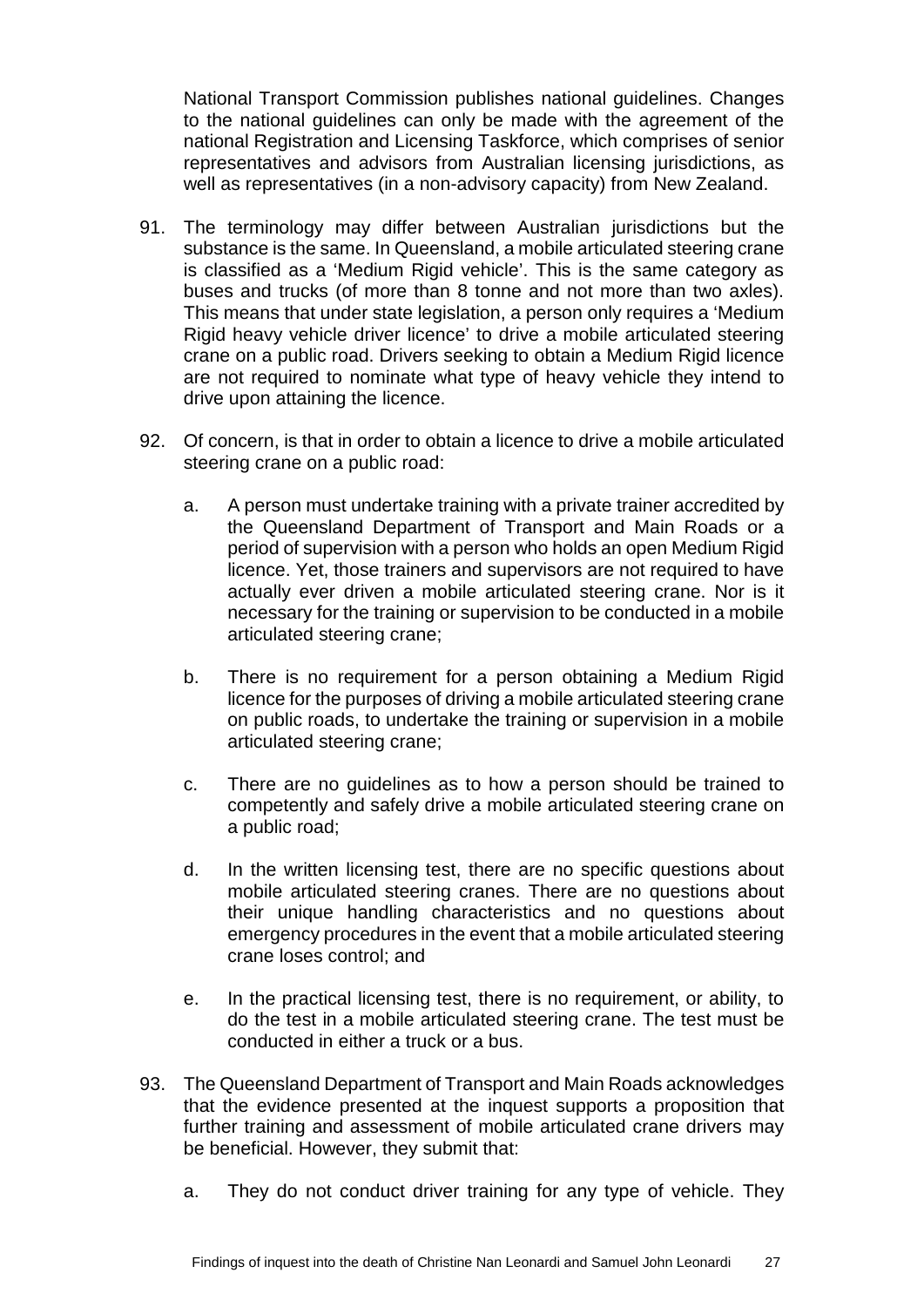merely assess a person's capability to drive a vehicle in normal conditions. Further, their driving examiners do not currently have expertise in the handling characteristics of particular special purpose vehicles or safe driving procedures for those vehicles and, as such, they are not able to adequately conduct on-road driver capability assessments for mobile articulated steering cranes;

- b. Given the relatively small number of mobile articulated steering cranes registered in Australia, as a proportion of all heavy vehicles, it is impractical and undesirable to impose additional training and assessment requirements under the National Driver Licensing Scheme;
- c. This is better addressed through an extension and improvement to the workplace-licensing scheme, rather than through the introduction of a special class or category of driver licence for mobile articulated steering cranes;
- d. Their preference is to avoid an undesirable duplication of regulation by working with other government departments and industry to find the most pragmatic and efficient response to provide training and assessment associated with driver licensing, including by leveraging existing training and assessment mechanisms across government and industry where possible; and
- e. Addressing this through the workplace-licensing scheme makes sense because it is unlikely that mobile articulated cranes would ever be driven on a public road other than in a workplace context.
- 94. Whilst I understand the reasoning behind the Queensland Department of Transport and Main Roads' submissions, I am firmly of the view that State and Territory road regulators should not be relying on other departments to tell them that drivers are capable of safely driving mobile articulated steering cranes on public roads. Road safety is the primary responsibility of road regulators. Even with co-operation between the departments, the road regulators cannot practically control the content, quality, or continuation of training and assessment by work health and safety regulators. Therefore, they must do it themselves. If this results in a duplication of effort between road regulators and work health and safety regulators, so be it. This is better than the current regulatory gap that exists, and this will be a safeguard against gaps appearing again in the future.
- 95. I am therefore of the view that the National Transport Commission should:
	- a. Amend the national licensing scheme so that before a driver is authorised to drive a mobile articulated steering crane on a public road, they must undergo a:
		- i. Practical assessment on a public road in a mobile articulated crane; and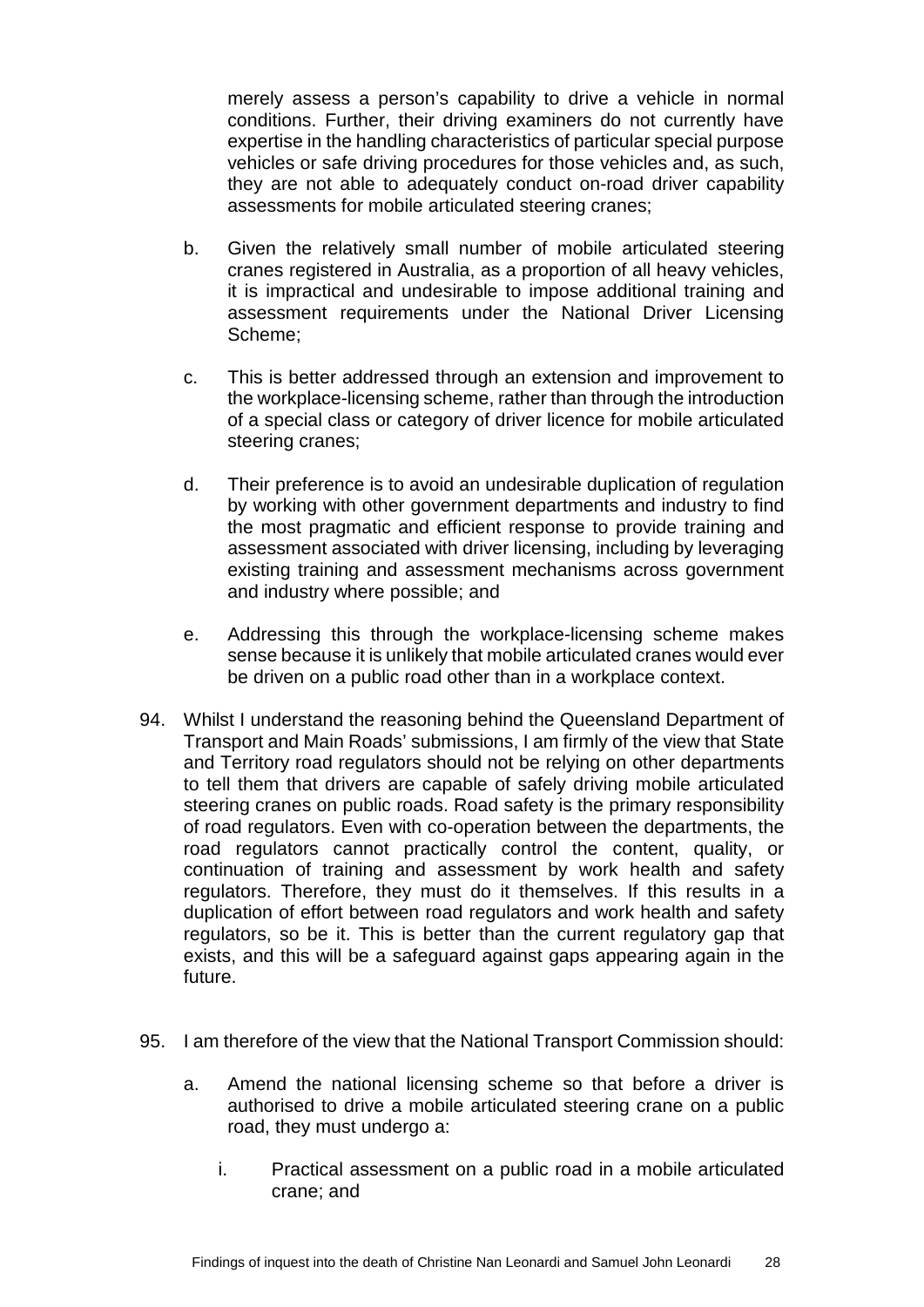- ii. Theoretical assessment addressing the unique handling characteristics of a mobile articulated crane and emergency procedures in the event of a loss of control.
- 96. All State and Territory road regulators should support the National Transport Commission with the amendments above.
- 97. It does not matter to me how the recommendations above are achieved, whether it be through a new licensing class, or through an endorsement to the existing Medium Rigid class. What matters is that my recommendations are achieved at a national level as soon as possible.
- 98. I note that Loughlin Crane Hire has submitted that any new regime provide for recognition of prior competency and learning for drivers who have significant experience driving mobile articulated steering cranes over a number of years. I have no objection to such recognition, so long as there remains a minimum level of training and assessment for all drivers regardless of experience. This is because this incident and the sample data have highlighted that experience does not necessarily mean that the correct lessons have been learnt.

#### <span id="page-31-0"></span>*The licensing scheme for worksites*

- 99. To drive a mobile articulated steering crane on a worksite in Queensland, a driver must hold a 'High Risk Work Licence' with Workplace Health and Safety Queensland.
- 100. The High Risk Work licensing scheme is part of a standardised national licensing scheme administered by Safe Work Australia, and adopted by most States and Territories.
- 101. In Queensland, the current unit of competency for a High Risk Work Licence for a non-slewing mobile crane greater than 3 tonne capacity is 'TLILIC3006A'. The licence identifier is 'CN'. The content is developed by 'Australian Industry Standards', which is an independent governmentfunded Skills Services Organisation established under the Commonwealth government's reforms of vocational education and training.
- 102. The training is delivered by Registered Training Organisations. These organisations are registered on a National Register and regulated under Commonwealth legislation.
- 103. The assessment is regulated by Workplace Health and Safety Queensland, under state legislation. An assessor must be accredited by Workplace Health and Safety and must also hold a current and relevant High Risk Work licence.
- 104. The assessment criteria is outlined in a 'National Assessment Instrument', issued by Safe Work Australia and approved for licensing purposes by all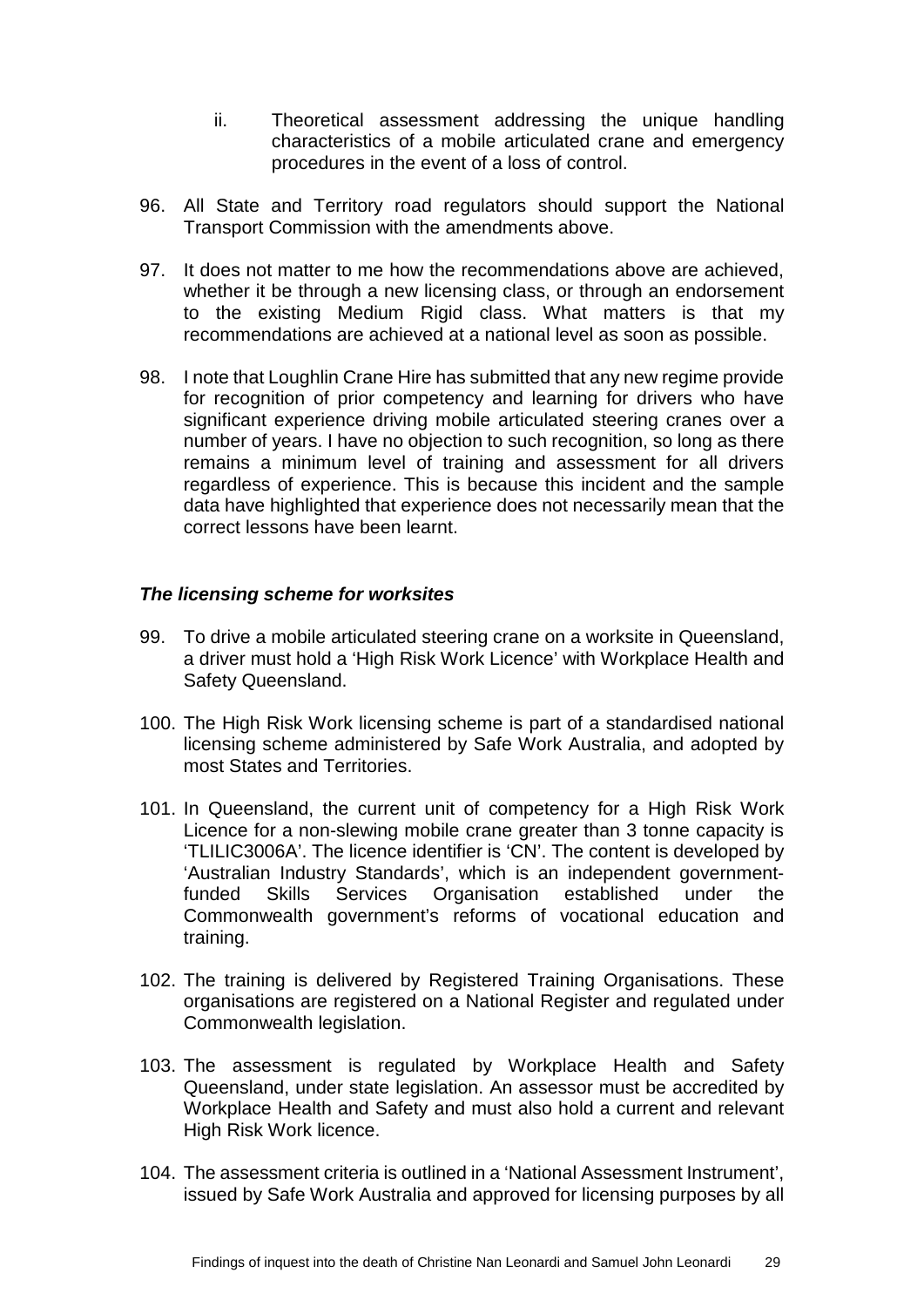State, Territory and Commonwealth work health and safety regulators.

- 105. Of concern is that the High Risk Work licensing scheme for mobile articulated steering cranes does not include any training or assessment of drivers about how to drive the vehicles safely on public roads. Although, I note Workplace Health and Safety Queensland's observation that the current course does carry components which could be expanded very easily to include such training.
- 106. For policy and resourcing reasons, the scope of the training has been limited to the operation of the cranes in 'crane' or 'plant mode' on worksites. Training and assessment in relation to the operation of the cranes on public roads is left to the Queensland Department of Transport and Main Roads.
- 107. From a practical and safety perspective, this artificial barrier is unsatisfactory. The 'workplace' does not begin and end at the worksite. These cranes are mobile (and are often referred to as 'taxi cranes' for good reason). They are often driven from worksite to worksite on public roads and clients are generally charged for all travel.
- 108. Further, section 8(1)(2)(a) of the *Work Health and Safety Act 2011* (Qld) provides that a workplace is:
	- a. *A place where work is carried out for a business or undertaking and includes and place where a worker goes, or is likely to be, while at work*; and includes
	- b. *A vehicle, vessel, aircraft or other mobile structure*.
- 109. Even within a worksite such as a farm (or a mining site, acknowledging that mine sites are administered by a different scheme), drivers of these cranes may be required to drive at speed on private roads. Similar safety issues apply to private roads, just as they do to public roads.
- 110. In my view, whilst the licensing schemes administered by Workplace Health and Safety Queensland and the Queensland Department of Transport and Main Roads are independent of each other (i.e. you can obtain one licence without the other), it is incumbent on both departments to fill the gaps in their training and assessment. This should be tackled in the first instance at a national level, given that they are both national licensing schemes.
- 111. In my view, Safe Work Australia should:
	- a. Amend the national workplace licensing scheme, so that before a person is authorised to drive a mobile articulated steering crane on a private or public road in the course of their employment, they must undergo a:
		- i. Practical assessment on a road in a mobile articulated crane; and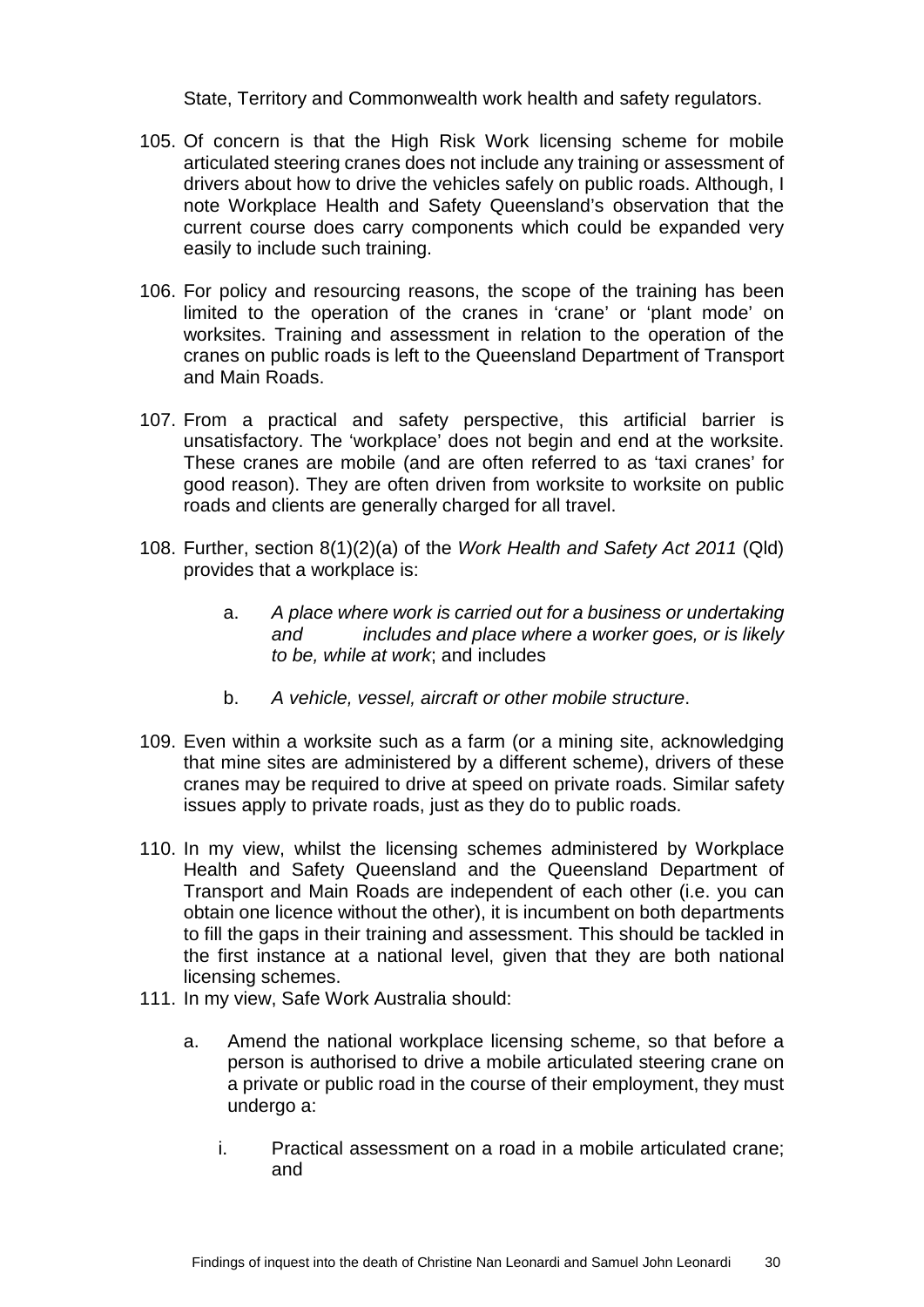- ii. Theoretical assessment addressing the unique handling characteristics of a mobile articulated crane and emergency procedures in the event of a loss of control.
- 112. Further, all State and Territory work health and safety regulators should support Safe Work Australia with the above changes.
- 113. I note Workplace Health and Safety Queensland's support for a change to the High Risk Work licensing scheme in respect of mobile articulated steering cranes and their advice that they will use every endeavor to work with Safe Work Australia and other regulators to implement changes.

# <span id="page-33-0"></span>**The need to change the guidance in the** *Mobile Crane Code of Practice*

- 114. In Queensland, the *Mobile Crane Code of Practice 2006* is an approved code of practice under section 274 of the *Work Health and Safety Act 2011* (the Act). An approved code of practice is a practical guide to achieving the standards of health, safety and welfare required under the Act and the *Work Health and Safety Regulation 2011*. It is assumed that other State and Territory work health and safety regulators have similar codes.
- 115. The Code of Practice primarily deals with the safety of mobile cranes when used in the crane mode and includes minimal information relating to road travel. The information relating to road travel is limited to the issues of preparing the crane for road travel after lifting operations and licensing of operators to drive on roads. There is no guidance about the unique handling characteristics of mobile articulated steering cranes ways to avoid and react to a situation where a mobile articulated steering crane loses control or stability during road travel.
- 116. In my view, all State and Territory work health and safety regulators should amend their relevant Mobile Crane Codes of Practice to include guidance about the unique handling characteristics of mobile articulated steering cranes and emergency procedures in the event of a loss of control.
- 117. I note that Workplace Health and Safety Queensland supports such an amendment and has indicated that they will update the Code of Practice. I note their submission that information regarding the unique handling characteristics could be derived from input of crane experts, transport/mechanical engineering experts and the manufacturer. I also note their submission that advice regarding emergency procedures would need to be heavily qualified so as not to engender over-confidence and that all situations cannot be covered.
- 118. Mr Davis also stated that the relevant mobile crane Australian Standards are out of date and should be updated. In my view, this should occur through Standards Australia as per their usual processes.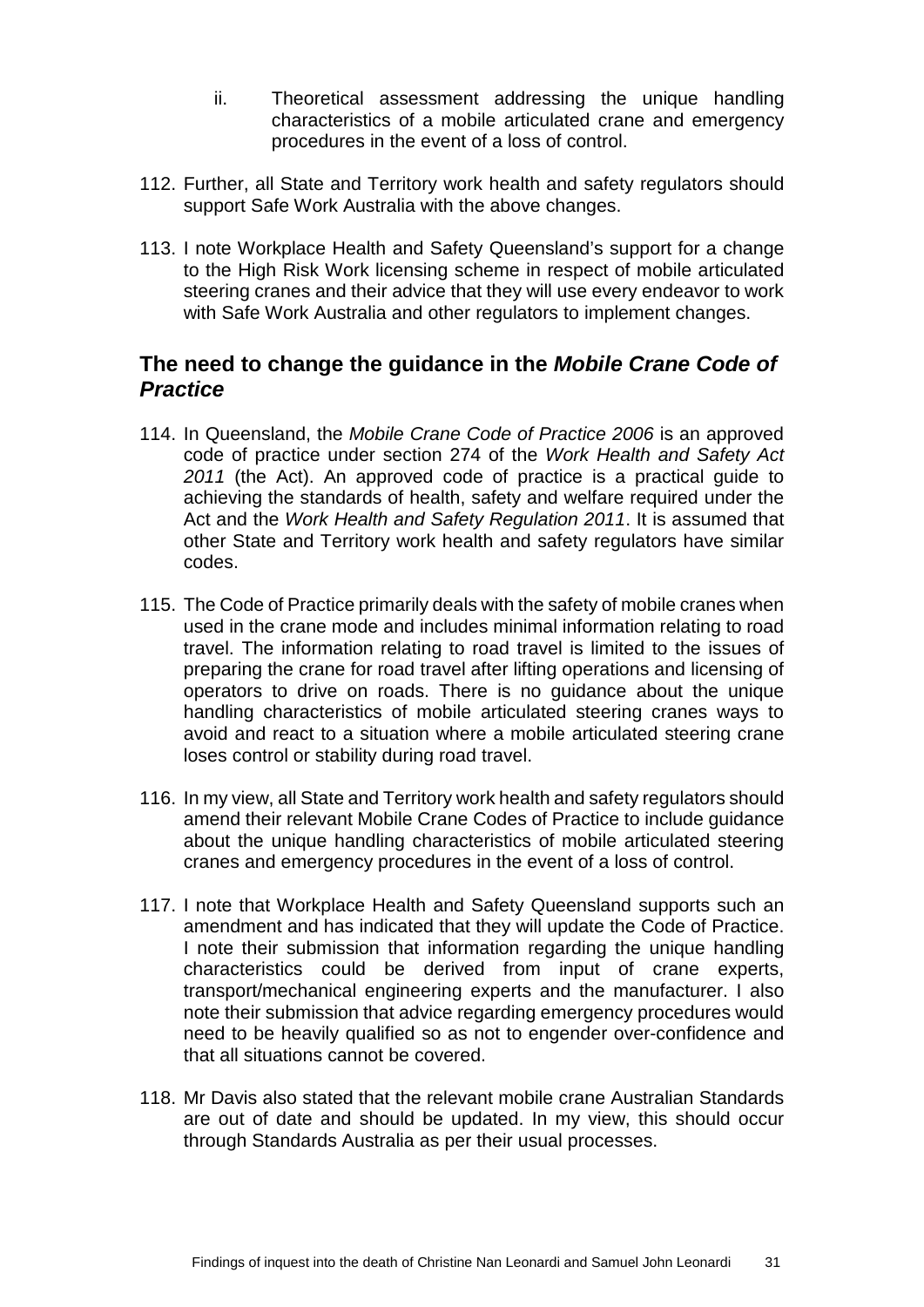# <span id="page-34-0"></span>**The need to change the guidance in the Operators Manual**

- 119. The Franna AT-20 crane Operators Manual contains about a page and a half of instructions for road travel. The instructions states:
	- a. "Proceed to drive the crane as a normal heavy vehicle", with some specific guidance relating to the various modes.
- 120. The Operators Manuals of other mobile articulated steering cranes were not examined as part of the inquest, but it is assumed that they are similar in content.
- 121. Dr Casey and Dr Griggs agreed that there should be more information about the unique handling characteristics of the cranes and emergency procedures in the event of a loss of control / stability. Terex Australia Pty Ltd was initially reluctant to include such guidance but during the inquest, Mr Black agreed that it would be beneficial to do so.
- 122. In my view, all manufacturers of mobile articulated steering cranes should amend the Operators Manuals to include such guidance. Terex Australia Pty Ltd should also Issue a Safety Bulletin containing guidance to drivers about emergency procedures in the event of a loss of control.

## <span id="page-34-1"></span>**Proposed installation of a monitoring device**

- 123. Dr Griggs proposed that a 'bolt on' commercially available monitoring device be fitted to mobile articulated cranes, similar to devices currently used within the trucking industry. I liken these devices to the 'black boxes' fitted to aircraft. These monitoring devices can record information such as speed, braking, steering inputs, and even vehicle defects. A video recorder can also be installed showing the actions of the driver. Such a device may provide valuable information to investigators, in the event of an accident. It may also encourage drivers to drive the cranes responsibly.
- 124. There are a number of companies that offer these types of monitoring devices and they were estimated to cost around \$5,000 per unit.
- 125. Terex Australia Pty Ltd is generally supportive of this concept and submits that a more suitable product would be a monitoring device or dash-cam, which would capture footage from the driver's point of view. Loughlin Crane Hire has also submitted that 'real-time' monitoring devices are available, which can assist businesses to monitor their drivers.
- 126. Mr Black suggested that such a system should be financed and administered by crane owners. However, it is unknown whether the majority of crane owners (and drivers) would support such an initiative.
- 127. During the inquest, I was amenable to making a recommendation that such devices be mandated. However, on reflection, I have reached the view that such devices are not really preventative measures. This is primarily about obtaining better data in the event of an accident. It does little to avoid or prevent accidents, even where there is real time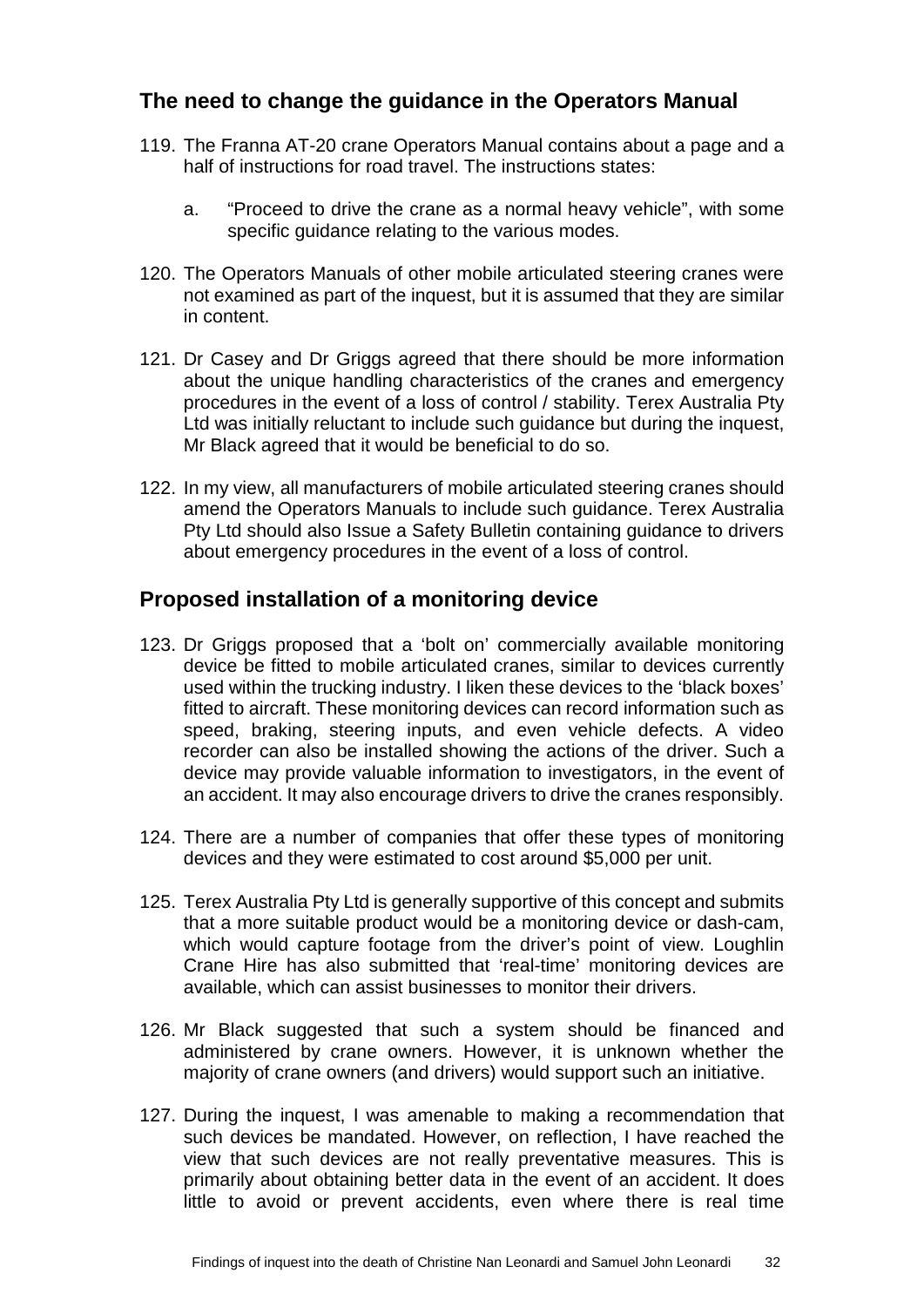monitoring.

- 128. Humans will still make mistakes (purposely or unintentionally), regardless of whether such a device is fitted. We already know that some drivers have lost control of mobile articulated steering cranes on public roads and that people have died as a result. Assuming there was industry support for this device, it would take quite some time to implement, collect, and then review the data from a reasonable sample of accidents.
- 129. Whilst any initiative that results in better information should be encouraged, my concern is that this proposal is being held out as a reason to delay taking other action that would improve public safety now. In my view, resources would be better spent developing more of an engineering type control, which prevents a loss of control in the first place, such as an electronic stability system.
- 130. In the meantime, regulatory controls such as speed restrictions, road restrictions, a more appropriate licensing regime, and further guidance to drivers, are likely to be effective, and can be more readily implemented.

## <span id="page-35-0"></span>**Proposed installation of an artificial 'centre' indicator to the steering**

- 131. The National Heavy Vehicle Regulator has proposed that I make a recommendation that mobile articulated steering cranes be fitted with an artificial 'centre' or 'straight' indicator to the steering so that the driver can know by feel when the vehicle is driving straight.
- 132. Unfortunately, this proposal was not raised with the experts by the legal representative of the National Heavy Vehicle Regulator during the inquest, nor have the parties, such as Terex, had an opportunity to respond to this proposal. I am therefore not in a position to make such a recommendation but I encourage Terex to consider it.